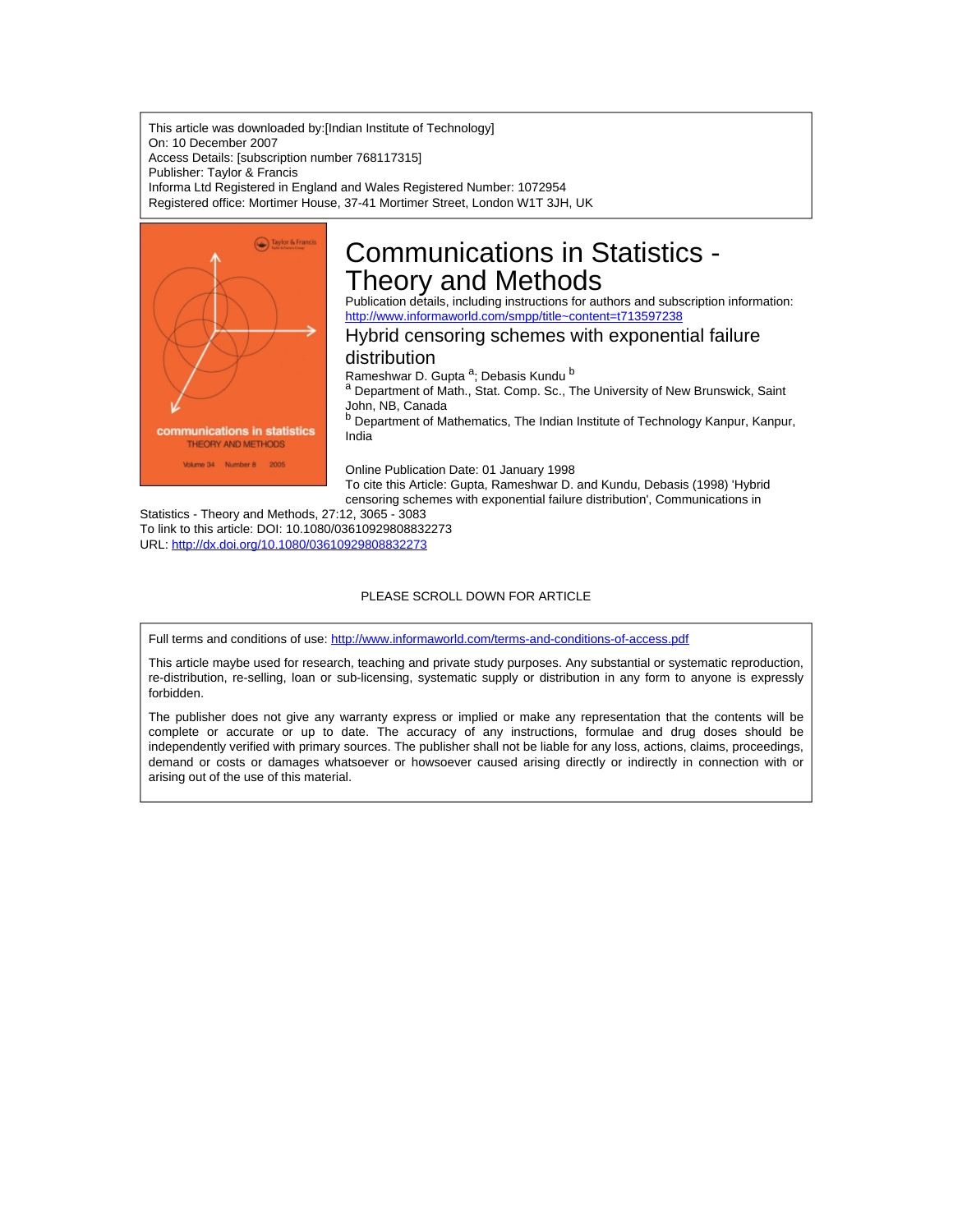## **HYBRID CENSORING SCHEMES WITH EXPONENTIAL FAILURE DISTRIBUTION**

Rameshwar D. Gupta<sup>1</sup> and Debasis Kundu<sup>2</sup>

Department of Math., Stat. Comp. Sc. The University of New Brunswick Saint John, NB, Canada, E2L 4L5

Department of Mathematics The Indian Institute of Technology Kanpur Kanpur, Pin 208016, India

*Key Words and phrases:* Exponential distribution; hybrid censoring; two-sided confidence interval.

## **ABSTRACT**

The mixture of Type I and Type II censoring schemes, called the hybrid censoring, is quite important in life-testing experiments. Epstein (1954, 1960) introduced this testing scheme and proposed a two-sided confidence interval to estimate the mean lifetime,  $\theta$ , when the underlying lifetime distribution is assumed to be exponential. There are some two-sided confidence intervals and credible intervals proposed by Fairbanks *et al.* (1982) and Draper and Guttman (1987) respectively. In this paper we obtain the exact two-sided confidence interval of  $\theta$  following the approach of Chen and Bhattacharya (1988). We also obtain the asymptotic confidence intervals in the Hybrid censoring case. It is important to observe that the results for Type I and Type I1 censoring schemes can be obtained as particular cases of the Hybrid censoring scheme. We analyze one data set and compare different methods by Monte Carlo simulations.

**3065** 

**Copyright** O **1998 by Marcel Dekker, Inc.** 

www.dekker.com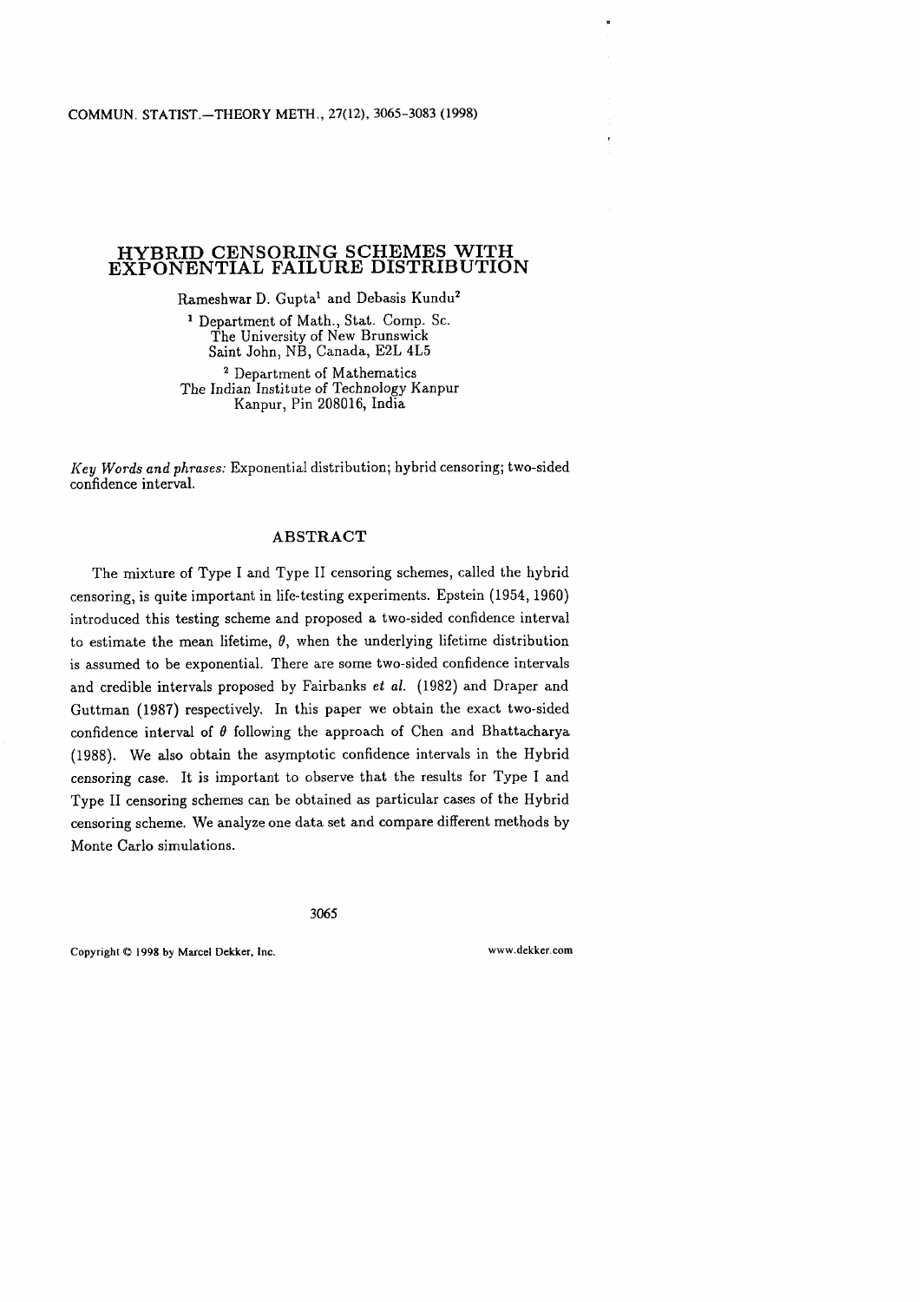## **1. INTRODUCTION**

Consider the following experiment: **A** total of n units is placed on test. The lifetime of each unit is independent and identically distributed (i.i.d.) exponential random variable with mean life  $\theta$ . Therefore, the underlying probability density function of the lifetime is given by

$$
f(x; \theta) = \frac{1}{\theta} e^{-\frac{x}{\theta}}; \qquad x > 0, \theta > 0.
$$
 (1)

The test is terminated when a pre-chosen number, R, out of n items have failed or when a predetermined time, T, on the test has been reached. It is also assumed that the failed items are not replaced. This mixture of Type I and Type I1 censoring scheme is known as Hybrid censoring and it is quite important in reliability acceptance test in MIL-STD-781C (1977).

Epstein (1954) introduced this testing scheme and he proposed (Epstein; 1960) a two-sided confidence interval for  $\theta$  without any formal proof. Fairbanks et al. (1982) modified slightly the proposition of Epstein (1960) and suggested a simple new set of confidence intervals. Chen and Bhattacharya (1988) obtained the exact distribution of  $\hat{\theta}$ , the maximum likelihood estimator of  $\theta$ , and proposed a one-sided confidence interval. Draper and Guttman (1987) considered this problem from the Bayesian point of view and obtained the two-sided credible interval of the mean lifetime using the inverted gamma prior. But no where, at least not known to the authors, the comparison of the different methods is available in the literature. In this paper we propose a two-sided confidence interval based on the exact distribution of  $\hat{\theta}$  following the approach of Chen and Bhattacharya (1988). It is observed that the set of confidence intervals as proposed by Fairbanks et al. (1982) is not exactly correct and we give some theoretical justification in favor of our comments. We derive the exact distribution as well as the asymptotic distribution of  $\hat{\theta}$ , under the Hybrid censoring scheme. We obtain the asymptotic confidence interval of  $\theta$  and the exact expressions for  $E(\hat{\theta})$  and  $E(\hat{\theta}^2)$ . Finally we compare different methods through Monte Carlo simulations and apply all the different methods on one data set.

It is important to observe that all the results regarding  $\hat{\theta}$  in case of Type I and Type I1 censoring can be obtained as special cases of Hybrid censoring.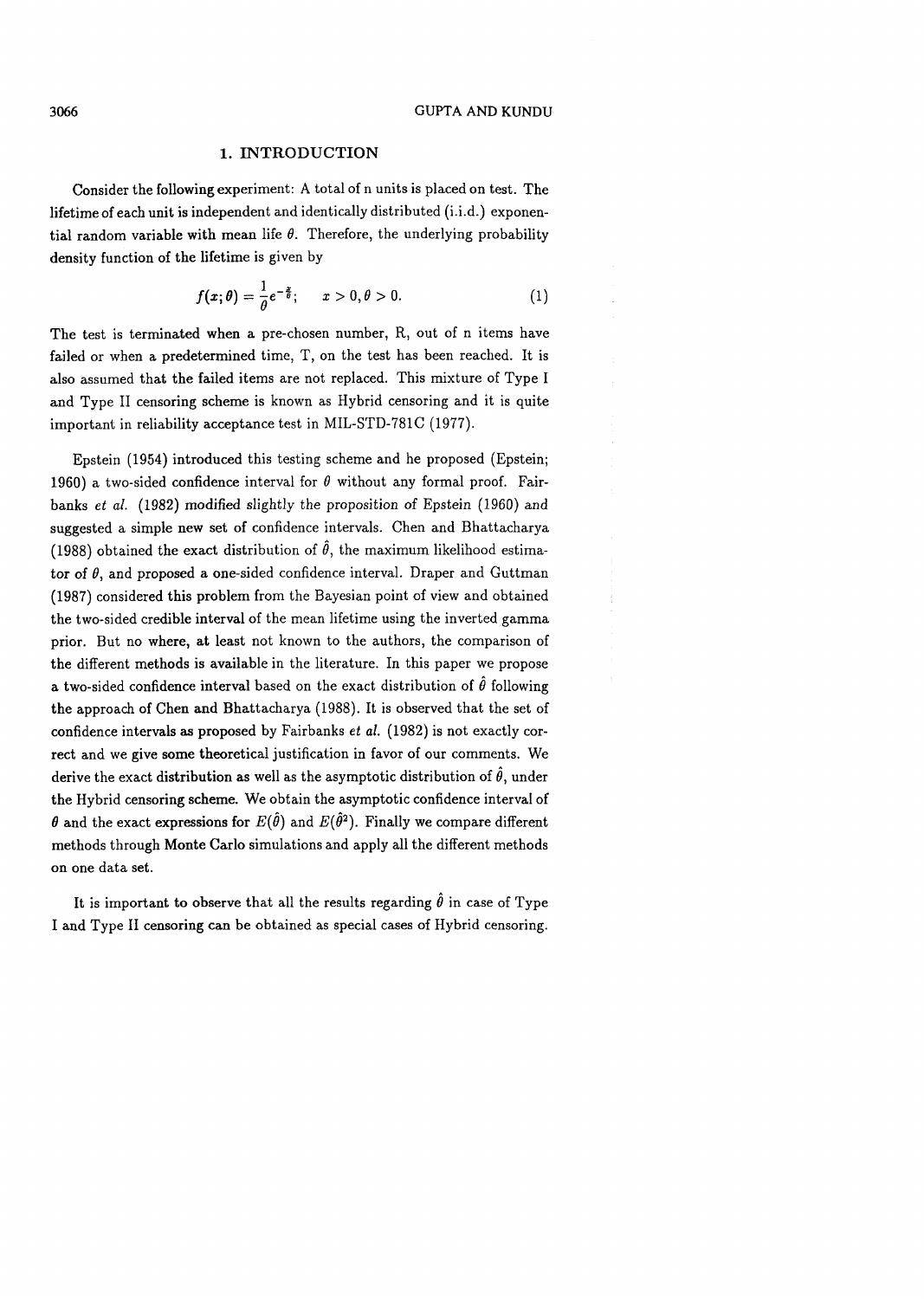For example Type I and Type I1 cases can be obtained from the Hybrid case by putting  $R = n$  and  $T = \infty$  respectively in the later. Although the exact distribution of  $\hat{\theta}$  in case of Type II censoring is Chi-square but in case of Type I censoring the exact distribution of  $\hat{\theta}$  is not very easy to obtain. Most of the text books on Reliability or Survival analysis (Bain; 1978, Barlow and Proschan; 1975 and Lawless; 1982) do not talk about the exact distribution of  $\hat{\theta}$ . It might be worth mentioning that the related problem of random sampling from a truncated exponential distribution has also found an application in the analysis of repairable systems. This is discussed in details in Bain and Engelherdt (1991, Chapter 9) and also the distribution of the sum of observations from a truncated exponential distribution is presented there. In the repairable systems framework, it turns out to be the same as the conditional density of the sum of the observed failure times given the number of failures for a time-censored Weibull process. This density is also given in its natural setting of sampling from a truncated exponential distribution in a paper by Bain et *al.* (1977), see also Bain and Weeks (1964).

The rest of the paper is organized as follows. In Section 2, we discuss the distribution of  $\hat{\theta}$ . Different confidence intervals and credible intervals are considered in Section **3.** We perform the numerical experiments to compare different methods in Section 4. The data analysis are presented in Section *5.*  Finally we draw conclusions from our work in Section 6.

## **2. DISTRIBUTION OF**  $\hat{\theta}$

Let  $X_1, \ldots, X_n$  be the lifetime of n items, where each  $X_i$  is i.i.d. exponential random variable with mean life  $\theta$  and with the probability density function as defined in (1). We denote the ordered lifetime of these items by  $X_{1,n} < \ldots <$  $X_{n,n}$ . Let's also denote the  $T^* = \min \{ X_{R,n}, T \}$  and  $D^* =$  the number c units that fails up to and including *T'.* Therefore, under Hybrid censorin scheme we observe either

$$
\begin{aligned} \{X_{1,n} < \ldots < X_{R,n}\} &\quad \text{if} \quad X_{R,n} < T \quad \text{or} \\ \{X_{1,n} < \ldots < X_{D^*,n}\} &\quad \text{if} \quad D^* < R, \text{ and } X_{D^*,n} < T < X_{D^*+1,n}. \end{aligned}
$$

Based on the observations (2) the likelihood function of  $\theta$  can be written (see Chen and Bhattacharya; 1988)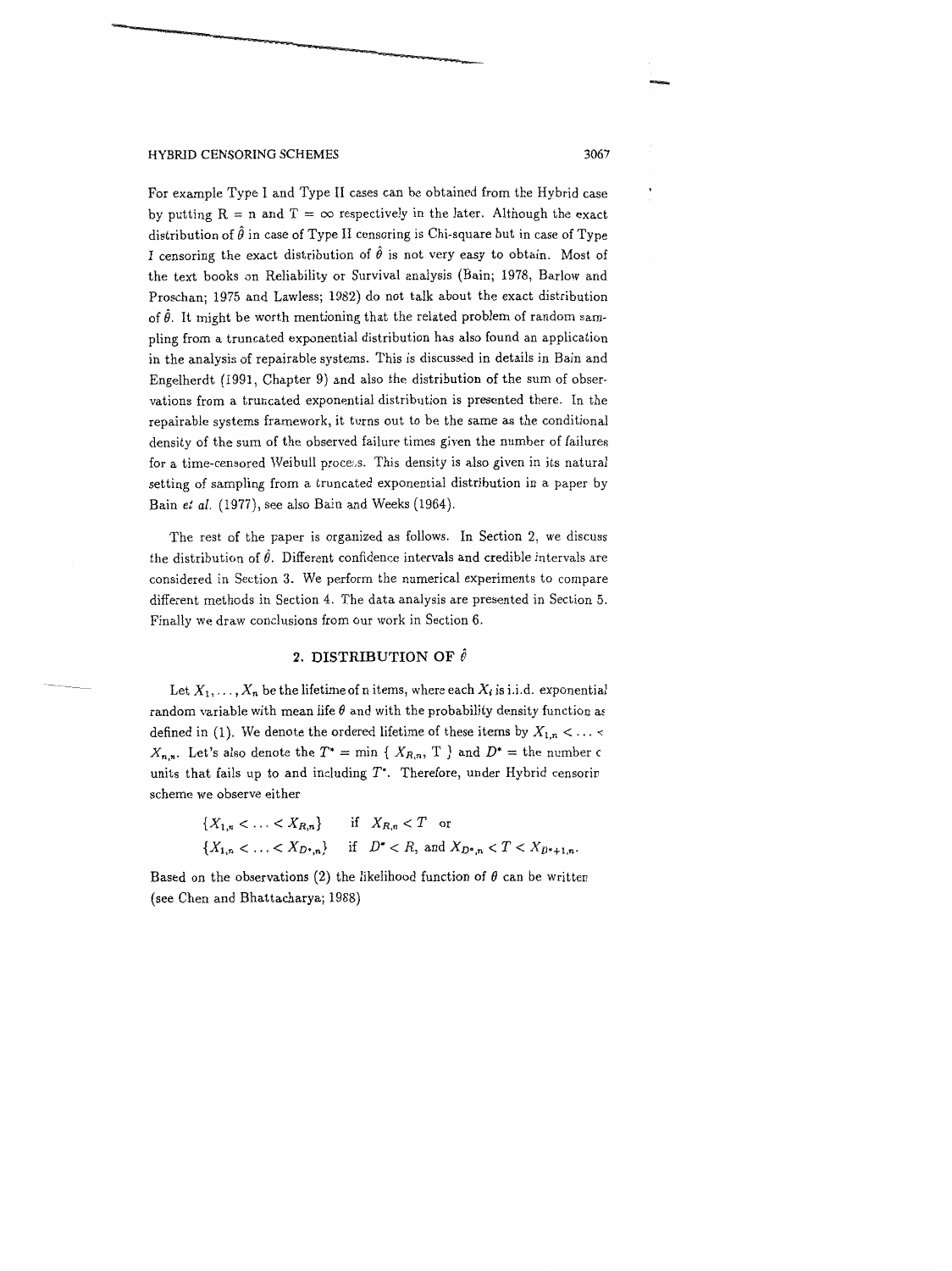(3)

where

Downloaded By: [Indian Institute of Technology] At: 05:03 10 December 2007

$$
(n-D^*)!
$$

$$
S = \sum_{i=1}^{D^*} X_{i,n} + (n - D^*)T^* \quad \text{if} \quad D^* \ge 1,
$$
  
=  $nT$  \quad \text{if} \quad D^\* = 0.

 $l(\theta) = \frac{n!}{\theta^{-D^*}e^{-\frac{S}{\theta}}}$ 

It is interesting to note that  $(D^*, S)$  is a jointly sufficient statistic for  $\theta$  if  $D^*$  < R, which is immediate from (3) but it is not complete for  $n > 1$ . The fact that  $(D^*, S)$  is not complete for  $D^* < R$ , when  $n > 1$ , follows from Bartoszewicz (1974), where he showed that  $(D^*, S)$  is not complete in the particular case when  $R = n$  (Type I censoring scheme). Therefore, the result is true even for general R. On the other hand if  $D^* = R$ , then  $S = \sum_{i=1}^R X_{i,n} + (n - R)X_{R,n}$ is a sufficient statistic and the distribution of  $S$  is Gamma with the shape parameter *R* and the scale parameter  $\theta$  (Bain; 1978). Since Gamma is a complete family,  $S$  is a complete sufficient statistic in this case.

It can be easily observed that the maximum likelihood estimator (MLE) of **0** is

$$
\hat{\theta} = \frac{S}{D^*} \qquad \text{if} \qquad D^* \ge 1,\tag{4}
$$

and the MLE does not exist if  $D^* = 0$ . Now the distribution of  $\hat{\theta}$  means the conditional distribution of  $\hat{\theta}$  given  $D^*$  > 1. The basic idea is to obtain the distribution of S given  $D^* = i$ , for  $i \ge 1$  and then obtain the unconditional distribution. It can be done directly using the convolution property of the uniform distribution (see Hoem; 1969) or it can be done through the conditional moment generating function approach as suggested by Chen and Bhattacharya (1988).

Now observe that the conditional moment generating function of  $\hat{\theta}$  given  $D^* > 0$  is given by

$$
\Phi(\omega;\hat{\theta}) = E(e^{\omega\hat{\theta}}|D^* > 0)
$$
  
=  $(1-q^n)^{-1} \left[ \sum_{d=1}^{R-1} {n \choose d} \left(1 - \frac{\omega\theta}{d}\right)^{-d} \left(1 - q^{1 - \frac{\omega\theta}{d}}\right)^d (q^{1 - \frac{\omega\theta}{d}})^{n-d} \right]$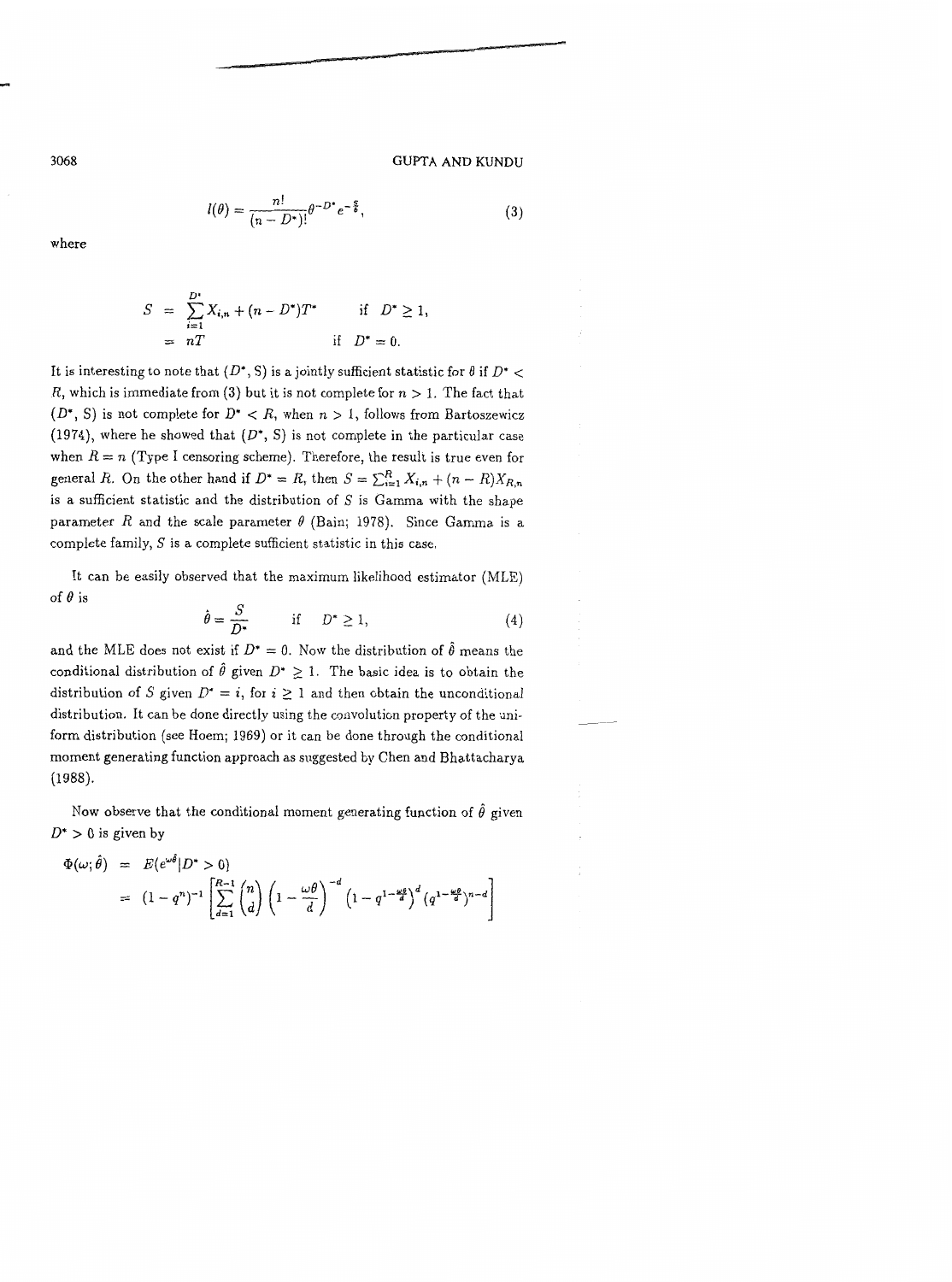+ 
$$
(1 - q^n)^{-1} \sum_{d=R}^{n} {n \choose d} C(R, D) \sum_{k=0}^{R-1} \sum_{j=0}^{d-R} (-1)^{d+k-R-j} (k+j+1)^{-1}
$$
  
\n $\times \left( \begin{array}{c} R-1 \\ k \end{array} \right) {d-R \choose j} q^{n-R-j} \left( 1 - q^{k+j+1-\frac{(n+k-R+1)\omega\theta}{R}} \right)$   
\n $\times \left( 1 - \frac{\omega\theta}{R} \frac{n+k-R+1}{k+j+1} \right)^{-1} \left( 1 - \frac{\omega\theta}{R} \right)^{-(R-1)},$  (5)

here  $q = e^{-\frac{T}{\theta}}$  and  $C(R, D) = \frac{d!}{(R-1)!(d-R)!}$ . Now we would like to show that Type I and Type I1 censoring scheme can be obtained as the special cases of the Hybrid censoring scheme. Observe that as  $T \to \infty$ ,  $q \to 0$ , therefore

$$
\Phi(\omega;\hat{\theta}) = E(e^{\omega\hat{\theta}}|D^* > 0) \rightarrow \left(1 - \frac{\omega\theta}{R}\right)^{-R}
$$
\n
$$
\times \frac{n!}{(R-1)!(n-R)!} \sum_{k=0}^{R-1} (-1)^k (k+n-R+1)^{-1} {R-1 \choose k}
$$
\n
$$
= \left(1 - \frac{\omega\theta}{R}\right)^{-R}, \tag{6}
$$

because of the identity

$$
\frac{n!}{(R-1)!(n-R)!} \sum_{k=0}^{R-1} (-1)^k (k+n-R+1)^{-1} \binom{R-1}{k} = 1.
$$
 (7)

(see Appendix for the proof of *(7)).* From *(6),* it is clear that the moment generating function of  $\frac{2R\hat{\theta}}{\theta}$  is  $(1 - 2\omega)^{-R}$ , which is the moment generating function of a Chi-square random variable with *2R* degrees of freedom in case of Type I1 censoring.

Now consider the case when T fixed and  $R = n$ . Observe that in this situation

$$
\Phi(\omega;\hat{\theta}) = E(e^{\omega\hat{\theta}}|D^* > 0)
$$
\n
$$
= (1 - q^n)^{-1} \left[ \sum_{d=1}^{n-1} {n \choose d} \left( 1 - \frac{\omega\theta}{d} \right)^{-d} \left( 1 - q^{1 - \frac{\omega\theta}{d}} \right)^d \left( q^{1 - \frac{\omega\theta}{d}} \right)^{n-d} \right]
$$
\n
$$
+ (1 - q^n)^{-1} \sum_{k=0}^{n-1} {n \choose k+1} (-1)^k \left( 1 - q^{k+1 - \frac{(k+1)\omega\theta}{n}} \right) \left( 1 - \frac{\omega\theta}{n} \right)^{-n}
$$
\n
$$
= (1 - q^n)^{-1} \sum_{d=1}^n {n \choose d} \left( 1 - \frac{\omega\theta}{d} \right)^{-d} \left( 1 - q^{1 - \frac{\omega\theta}{d}} \right)^d \left( q^{1 - \frac{\omega\theta}{d}} \right)^{n-d} . \tag{8}
$$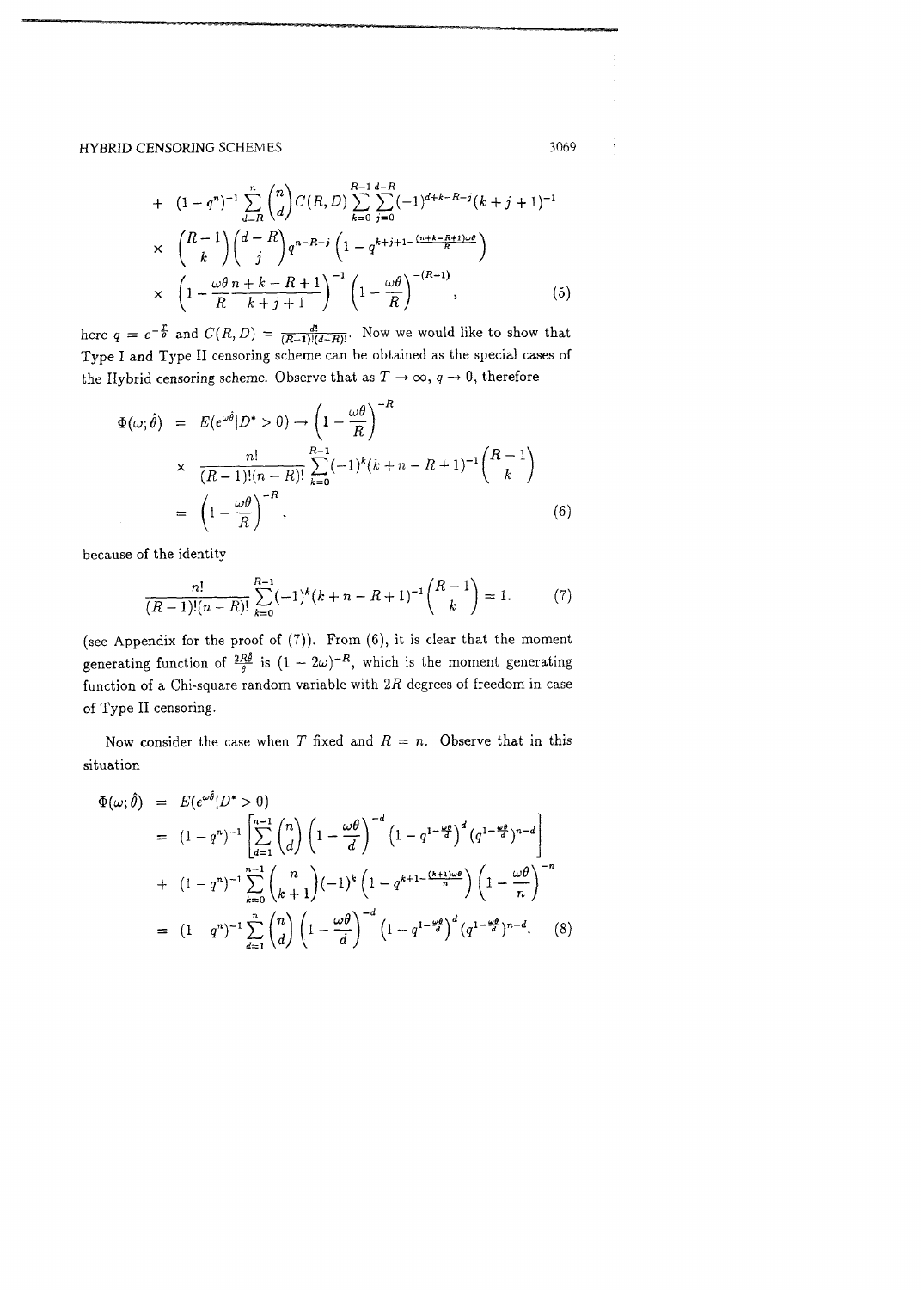Observe that  $(8)$  is the moment generating function of  $\hat{\theta}$  in presence of Type I censoring (see Bartholmew; *1963).* 

Note that for Type I censoring from a one-parameter exponential distribution, the conditional distribution of the sum of observations given the number  $(D^* = d)$  of observations is the same as the distribution of the sum of observations in a random sample of size d, from a truncated exponential distribution, see Bain *(1978)* or Bain and Engelhardt *(1991).* The distribution function of the MLE is obtained as the expectation relative to  $D^*$  (truncated above 0) of the conditional distribution of  $\frac{\sum_{i=1}^{d} X_{i,n} + (n-d)T}{d}$  given  $D^* = d$ .

Now we obtain the mean and variance of  $\hat{\theta}$  in the Hybrid censoring scheme as it was obtained for Type I censoring case by Bartholmew *(1963)* and Mandenhall and Lehman *(1960).* Observe that the usual technique of obtaining the the first two moments using (5) might prove complicated. However, we use the conditional density (Chen and Bhattacharya; 1988) of  $\hat{\theta}$  given  $D^* > 0$ , to obtain the following expression for  $E(\theta)$  and  $E(\theta^2).$ 

use the conditional density (Other and Inatotically a, 1966) of b given 
$$
D > 0
$$
,  
\nto obtain the following expression for  $E(\hat{\theta})$  and  $E(\hat{\theta}^2)$ .  
\n
$$
E(\hat{\theta}) = (1 - q^n)^{-1} \left\{ \sum_{d=1}^{R-1} {n \choose d} \sum_{k=0}^{d} {d \choose k} (-1)^k q^{n-d+k} \left( \theta + \frac{T}{d}(n-d+k) \right) + \sum_{d=R}^{n} {n \choose d} C(R, D) \sum_{k=0}^{R-1} \sum_{j=0}^{d-R} (-1)^{d+k-R-j} (k+j+1)^{-1} {R-1 \choose k} {d-R \choose j} + q^{n-R-j} [(1 - q^{k+j+1}) \left( \frac{\theta(n+k-R+1)}{R(k+j+1)} + \frac{\theta(R-1)}{R} \right) - q^{k+j+1} \frac{T}{R} (n+k-R+1)] \right\},
$$
\n(9)

$$
E(\hat{\theta}^{2}) = (1 - q^{n})^{-1} \left\{ \sum_{d=1}^{R-1} {n \choose d} \sum_{k=0}^{d} {d \choose k} (-1)^{k} q^{n-d+k} \right\}
$$
  
 
$$
\times \left( \frac{d(d+1)\theta^{2}}{d^{2}} + \frac{2T(n-d+k)}{d} \theta + \frac{T^{2}}{d^{2}}(n-d+k)^{2} \right) +
$$
  
+ 
$$
\sum_{d=R}^{n} {n \choose d} C(R, D) \sum_{k=0}^{R-1} \sum_{j=0}^{d-R} (-1)^{d+k-R-j} (k+j+1)^{-1}
$$
  

$$
\left( \frac{R-1}{k} \right) {d-R \choose j} q^{n-R-j} \left[ \frac{R(R-1)\theta^{2}}{R^{2}} + 2 \frac{\theta^{2}}{R^{2}} \left( \frac{n+k-R+1}{k+j+1} \right)^{2} + 2 \frac{\theta^{2}}{R^{2}} (R-1) \left( \frac{n+k-R+1}{k+j+1} \right) (1 - q^{k+j+1})
$$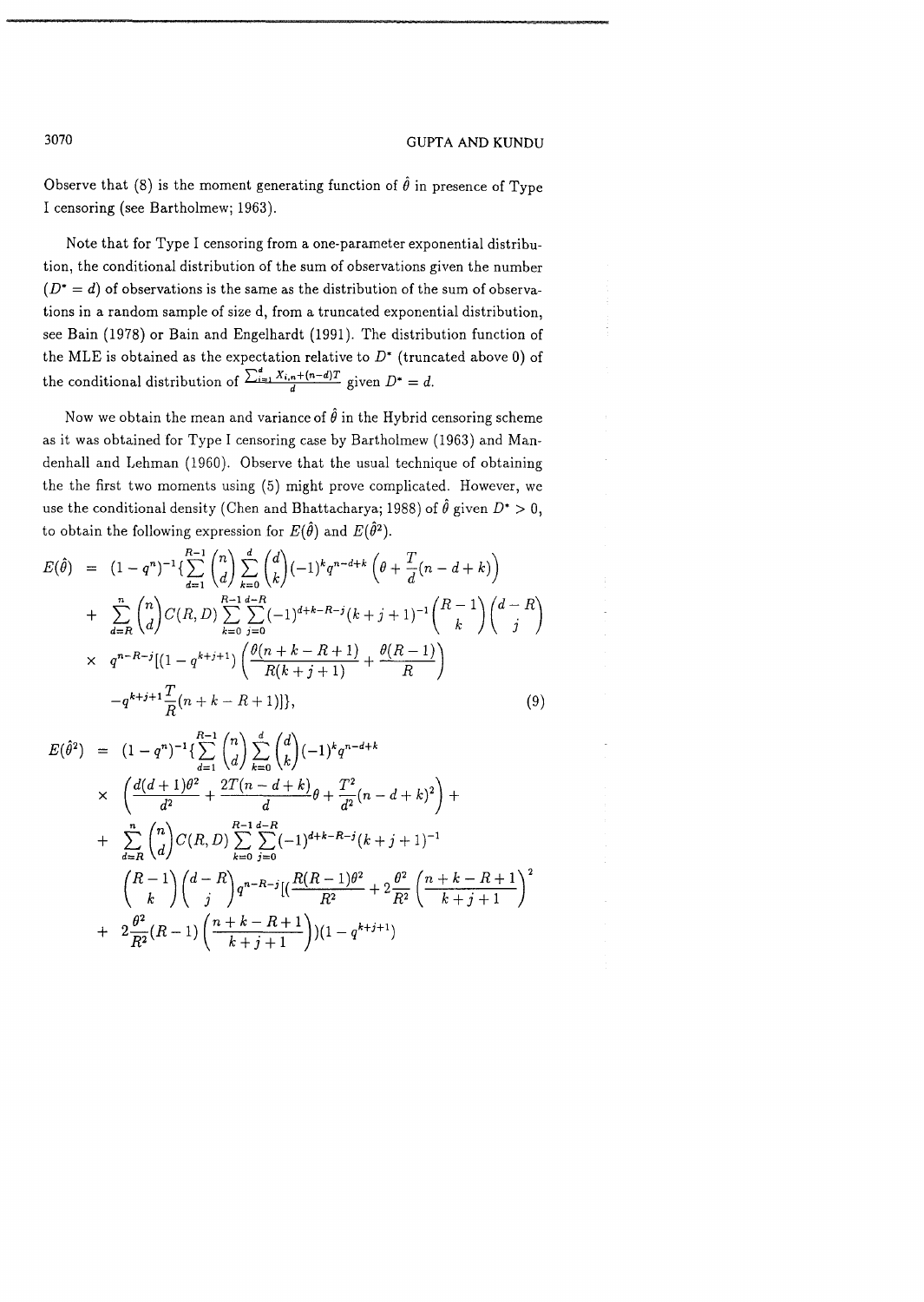$$
- 2q^{k+j+1}\frac{T\theta}{R^2}(n+k-R+1)\left(R-1+\frac{n+k-R+1}{k+j+1}\right)
$$

$$
- q^{k+j+1}\frac{T^2}{R^2}(n+k-R+1)^2]\}.
$$
(10)

From (9) it can be seen that as  $T \to \infty$ ,  $E(\hat{\theta}) = \theta$ , when  $R = n$ . Using the identity (7), when  $R = n$ , (9) becomes;

$$
E(\hat{\theta}) = \frac{\theta}{(1-q^n)} (2-p^n) + \frac{Tn}{(1-q^n)} \sum_{d=1}^{n-1} {n \choose d} \frac{1}{d} q^{n-d} p^d.
$$
 (11)

(11) is the expected value of  $\hat{\theta}$ , in presence of Type I censoring. It is interesting to observe that the bias is always positive and as  $T \to \infty$ , (11) implies that  $E(\hat{\theta}) \to \theta$ , as it should be. The second term on the right hand side of (11) can be written by recursive relation (see Govindarajulu; 1963).

The asymptotic distribution of  $\hat{\theta}$  is obtained by using the limiting properties of the maximum likelihood estimators. The asymptotic distribution of  $\hat{\theta}$  is asymptotically normal with mean  $\theta$  and variance

$$
E\left(-\frac{\partial^2}{\partial \theta^2}log(l(\theta))\right) = E\left(\frac{2S}{\theta^3} - \frac{D^*}{\theta^2}\right). \tag{12}
$$

Observe that,

$$
E(S) = \sum_{j=1}^{R-1} E\left(\sum_{i=1}^{j} X_{i,n} + (n-j)T|D=j\right) P(D=j) + nTP(D=0)
$$
  
+ 
$$
\sum_{j=R}^{n} E\left(\sum_{i=1}^{R} X_{i,n} + (n-R)X_{R,n}|D=j\right) P(D=j),
$$
 (13)

here  $D =$  the number of failure before time T. Observe that  $D^* = D = j$ , if  $0 \le j \le R - 1$ ; and  $D^* = R \le j = D$  if  $R \le j \le n$ . Therefore,

$$
E(S) = \sum_{j=0}^{R-1} {n \choose j} p^j q^{n-j} \left( j \left[ \theta - \frac{T e^{-\frac{T}{\theta}}}{1 - e^{-\frac{T}{\theta}}} \right] + (n-j)T \right) + \sum_{j=R}^{n} {n \choose j} p^j q^{n-j}
$$
  
 
$$
\times \left( \sum_{i=1}^{R-1} E(X_{i,n} | D = j) + (n - R + 1)E(X_{R,n} | D = j) \right), \qquad (14)
$$

where

$$
E(X_{i,n}|D=j) =
$$

3071

÷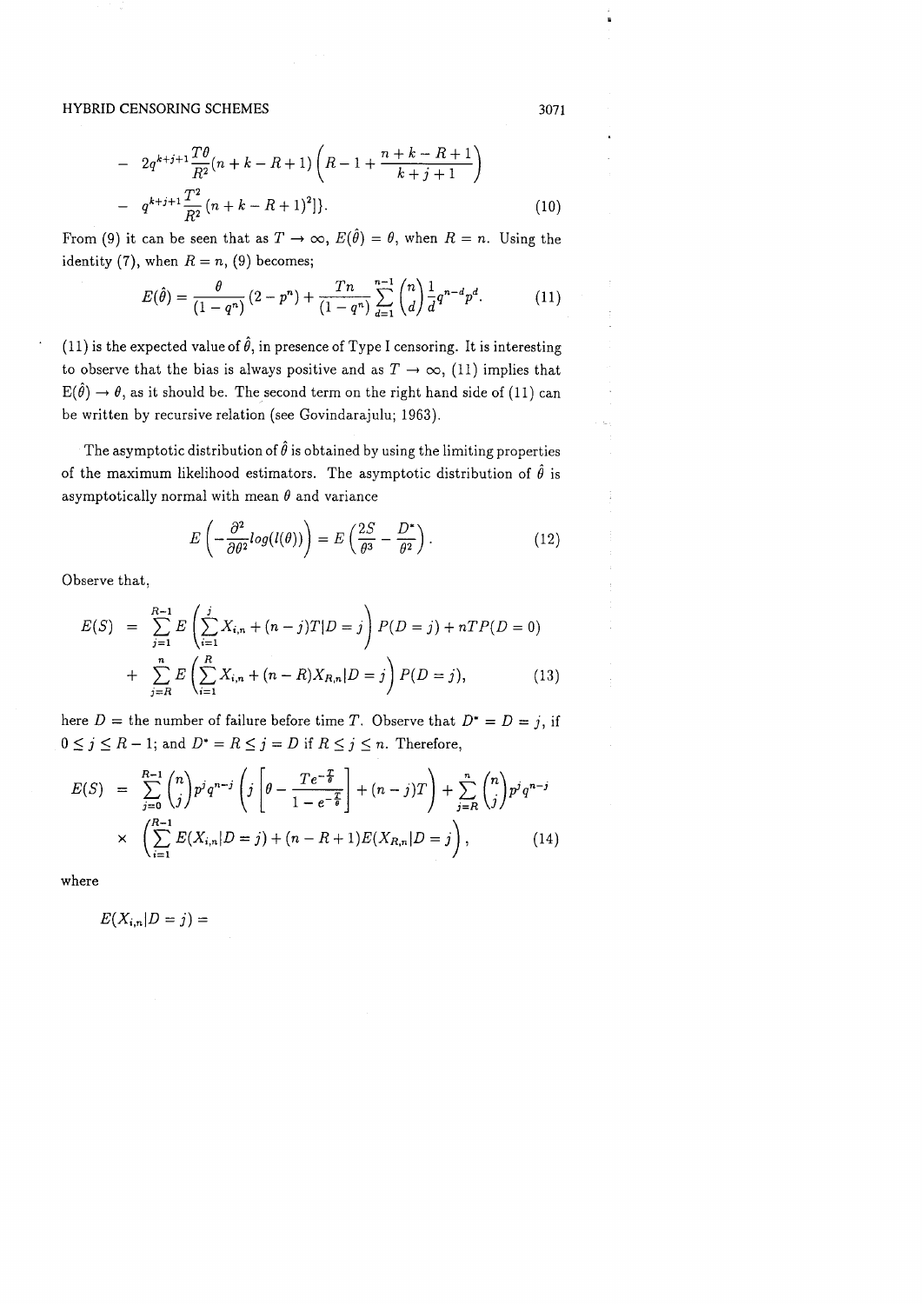$$
\frac{j!}{(i-1)!(j-i)!} \frac{1}{p^j} \sum_{k=0}^{i-1} \sum_{m=0}^{j-i} (-1)^{k+j-i-m} {i-1 \choose k} {j-i \choose m} \times
$$
\n
$$
e^{-\frac{T(j-i-m)}{6}} \left[ \frac{\theta}{(k+m+1)^2} \left(1 - e^{-\frac{T(k+m+1)}{6}}\right) - \frac{T}{(k+m+1)} e^{-\frac{T(k+m+1)}{6}} \right],
$$

and

$$
E(D^*) = \sum_{i=0}^{R-1} i \binom{n}{i} p^i q^{n-i} + R \sum_{i=R}^{n} \binom{n}{i} p^i q^{n-i}.
$$
 (15)

Therefore, using  $(14)$  and  $(15)$ , we can obtain  $(12)$ .

## 3. CONFIDENCE INTERVALS AND CREDIBLE INTERVALS OF  $\theta$

In this section we discuss two-sided confidence intervals and credible intervals of  $\theta$ . Fairbanks et al. (1982) proposed a set of two-sided confidence intervals for  $\theta$  in the Hybrid censoring case, which can be given as follows;

$$
\left[\frac{2S}{\chi_{2,\frac{\alpha}{2}}^2}, \infty\right] \text{ if } D^* = 0,
$$
  

$$
\left[\frac{2S}{\chi_{2D^*+2,\frac{\alpha}{2}}^2}, \frac{2S}{\chi_{2D^*,1-\frac{\alpha}{2}}^2}\right] \text{ if } 1 \le D^* \le R - 1,
$$
  

$$
\left[\frac{2S}{\chi_{2R,\frac{\alpha}{2}}^2}, \frac{2S}{\chi_{2R,1-\frac{\alpha}{2}}^2}\right] \text{ if } D^* = R,
$$
 (16)

where  $S$  is as defined in Section 1. Observe that  $S$  depends on  $D^*$ . In fact they have given a proof in the 'with replacement' case and mention that the proof can be extended even for the 'without replacement' case. It is not very clear to us that how the proof will be in the 'without replacement' case. Because one of the major assumption in their proof ('with replacement' case) is that for  $0 \leq j \leq R-1$ ,

$$
P\{\text{j items fail at the decision time}\} = \frac{e^{-\frac{nT}{\theta}} \left(\frac{nT}{\theta}\right)^j}{j!}.
$$
 (17)

The result is no longer valid for the 'without replacement' case and their proof very much depends on this assumption.

Draper and Guttman (1987) also considered this same problem. They considered this problem from the Bayesian point of view. Under the assumption that  $\theta$  has the following inverted Gamma prior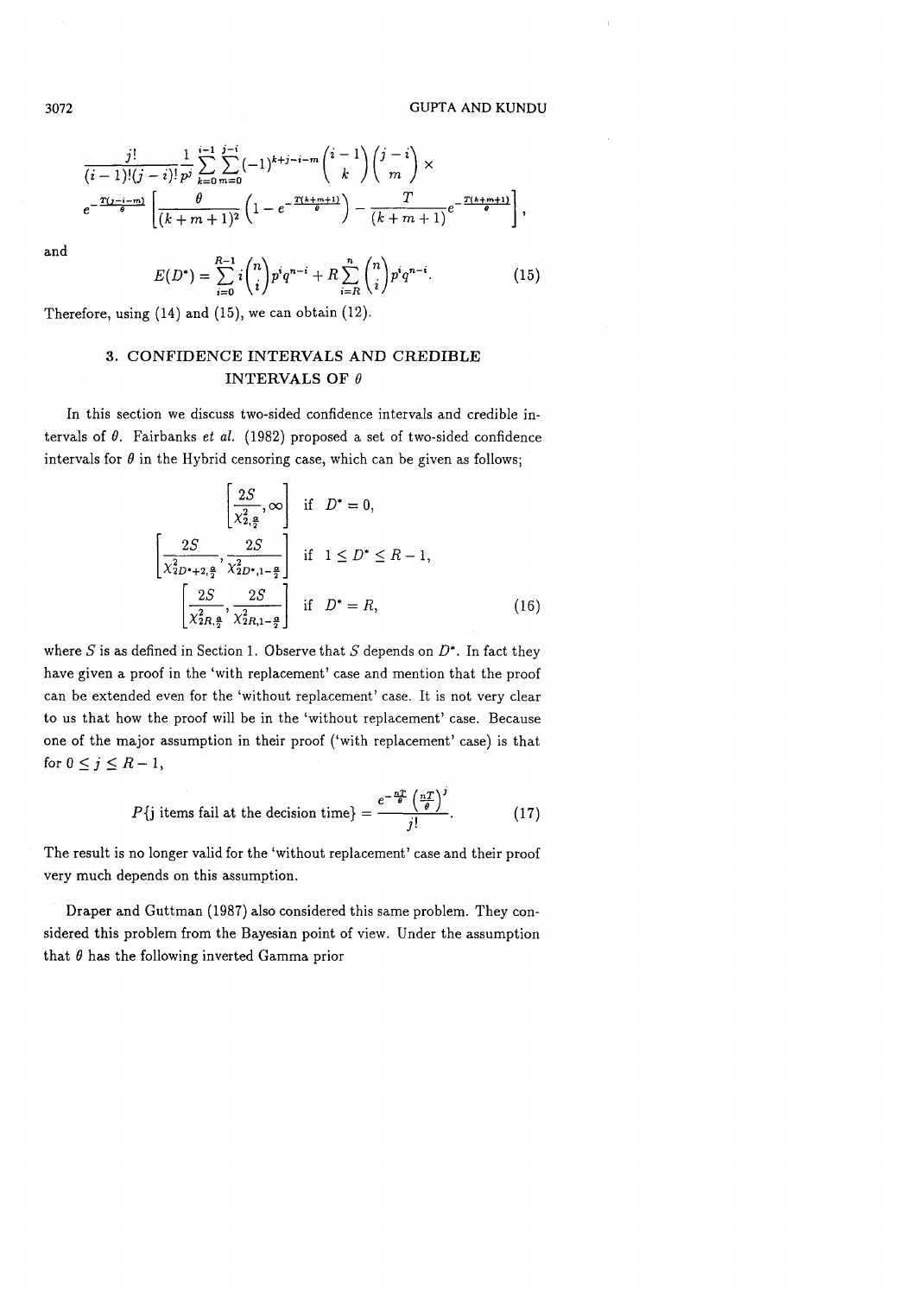$$
p(\theta) = \frac{a^r}{\Gamma(r)\theta^{r+1}} e^{-\frac{a}{\theta}} \quad \text{when } a, r > 0,
$$
 (18)

they have shown that 100  $(1 - \alpha)$ % credible interval for  $\theta$  is given by

$$
\left[\frac{2(S+a)}{\chi_{2(D^*+r),\frac{\alpha}{2}}^2}, \frac{2(S+a)}{\chi_{2(D^*+r),1-\frac{\alpha}{2}}^2}\right].
$$
\n(19)

Chen and Bhattacharya (1988) used the exact distribution of  $\hat{\theta}$  to obtain the one-sided confidence interval for  $\theta$ . But their method can be easily used to obtain the two-sided confidence interval based on the exact distribution of  $\hat{\theta}$  under the assumption that  $P(\hat{\theta} \ge b)$  is an increasing function of  $\theta$  as it was originally proposed by Chen and Bhattacharya (1988). Observe that

$$
P(\hat{\theta} \le b) = (1 - q^n)^{-1} \sum_{d=1}^{R-1} {n \choose d} \sum_{k=0}^d {d \choose k} (-1)^k q^{n-d+k} \int_0^{A_{kd}} f_{2d}(x) dx
$$
  
 
$$
\times \sum_{d=R}^n {n \choose d} C(R, D) \sum_{k=0}^{R-1} \sum_{j=0}^{d-R} (-1)^{d+k-R+j} (k+j+1)^{-1} q^{n-R-j}
$$
  
 
$$
\times {R-1 \choose k} {d-R \choose j} \left[ \int_0^b h_{kj}(x) dx - q^{k+j+1} \int_0^{b_k} h_{kj}(x) dx \right] (20)
$$

here  $f_{2d}(x)$  denotes the chi-square probability density function with 2d degrees of freedom and

$$
A_{kd} = \frac{2d}{\theta} < b - \frac{T(n - d + k)}{d} > , \quad b_k = < b - \frac{T(n + k - R + 1)}{R} > , \quad (21)
$$

and

$$
h_{kj}(x) = \left(\frac{R}{\theta}\right)^{R-1} \frac{R(k+j+1)}{\Gamma(R-1)\theta(n+k-R+1)} e^{-\frac{Rz(k+j+1)}{\theta(n+k-R+1)}}
$$
  
 
$$
\times \int_0^x y^{R-2} e^{-\frac{Ry(n-R-j)}{\theta(n+k-R+1)}} dy,
$$
 (22)

where  $\langle a \rangle$  means max  $\{0,a\}$  and  $\Gamma(.)$  is the Gamma function.

It can be easily seen from (20) that as  $T \to \infty$ , (20) becomes

$$
P(\hat{\theta} \le b) = \int_0^{\frac{2Rb}{\theta}} f_{2R}(x) dx, \qquad (23)
$$

and for  $R = n$ , (20) becomes

$$
P(\hat{\theta} \leq b) = (1 - q^n)^{-1} \left\{ \sum_{d=1}^{n-1} {n \choose d} \sum_{k=0}^d {d \choose k} (-1)^k q^{n-d+k} \int_0^{A_{kd}} f_{2d}(x) dx + \right\}
$$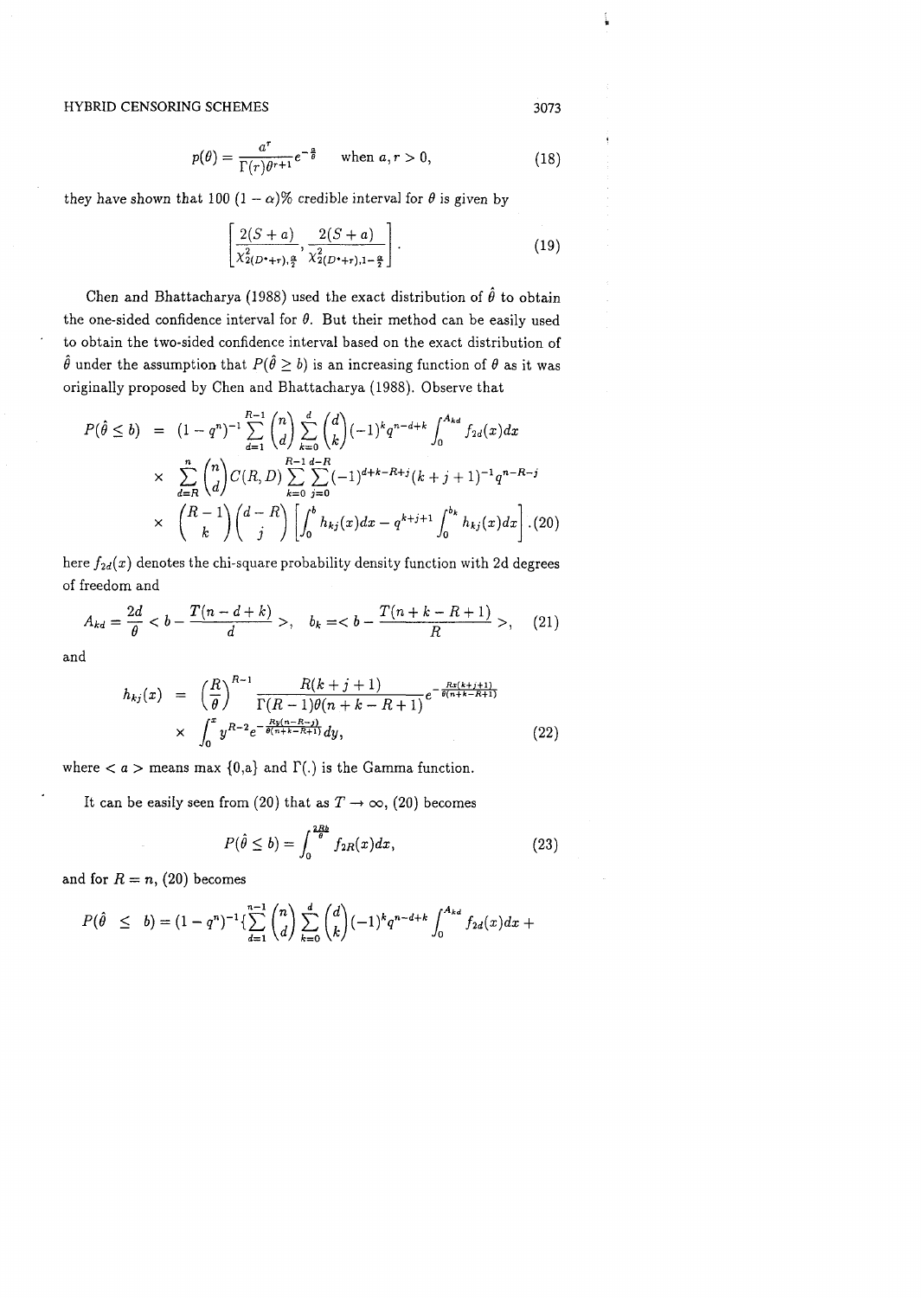$$
\int_0^b g(x)dx - n\sum_{k=0}^{n-1} (-1)^k (k+1)^{-1} \binom{n-1}{k} q^{k+1} \int_0^{c_k} g(x)dx, \quad (24)
$$

where

$$
g(x) = \left(\frac{n}{\theta}\right)^n \frac{1}{\Gamma(n)} e^{-\frac{nx}{\theta}} x^{n-1} \text{ and } c_k = - \frac{T(k+1)}{n} >.
$$
 (25)

Observe that under the assumption of Type I censoring (24) is the distribution function of  $\hat{\theta}$ . Now in both Hybrid censoring as well as in Type I censoring, we can obtain the symmetric  $(1 - \alpha)100\%$  confidence interval  $(b_1, b_2)$  by choosing  $b_1$  and  $b_2$  such that  $P(\hat{\theta} \le b_1) = \frac{\alpha}{2}$  and  $P(\hat{\theta} \le b_2) = 1 - \frac{\alpha}{2}$ .

#### 4. NUMERICAL EXPERIMENTS AND DISCUSSIONS

We perform some Monte Carlo simulations mainly to compare different methods and we present those results in this section. All the simulations are performed on PC-486 using the random deviate generator RAN2 of Press et al. (1986). We use RAN2 to generate the uniform random number generator and then using the transformation to obtain the exponential distribution. We consider the following cases.

Case 1a:  $\theta = 1$ , T = 1.0, R = 5, Case 1b:  $\theta = 2$ , T = 1.0, R = 5; Case 2a:  $\theta = 1, T = 5.0, R = 5,$  Case 2b:  $\theta = 2, T = 5.0, R = 5;$ Case 3a:  $\theta = 1$ , T = 1.0, R = 10, Case 3b:  $\theta = 2$ , T = 1.0, R = 10; Case 4a:  $\theta = 1$ , T = 5.0, R = 10, Case 4b:  $\theta = 2$ , T = 5.0, R = 10.

For cases 1a, 1b, 2a and 2b we take sample sizes as  $n = 5$ , 10, (small), 50 (medium) and 100 (large). For cases 3a, 3b, 4a and 4b we take sample sizes as  $n = 10$ , 15 (small), 50 (medium) and 100 (large). For each data set, we compute the 95% confidence intervals by the methods proposed by Fairbanks et *al.* (1982) (FMD), the confidence intervals obtained from the true distribution of  $\hat{\theta}$  (True) and also the confidence intervals obtained from the asymptotic distribution of  $\hat{\theta}$  (Asymp) as in section 3. We finally compute 95% credible intervals proposed by Draper and Guttman (1987). We consider three different Bayes priors, namely the non-informative prior (Bayes l), the prior mean is exactly equal to the true mean (Bayes **2)** and the prior mean is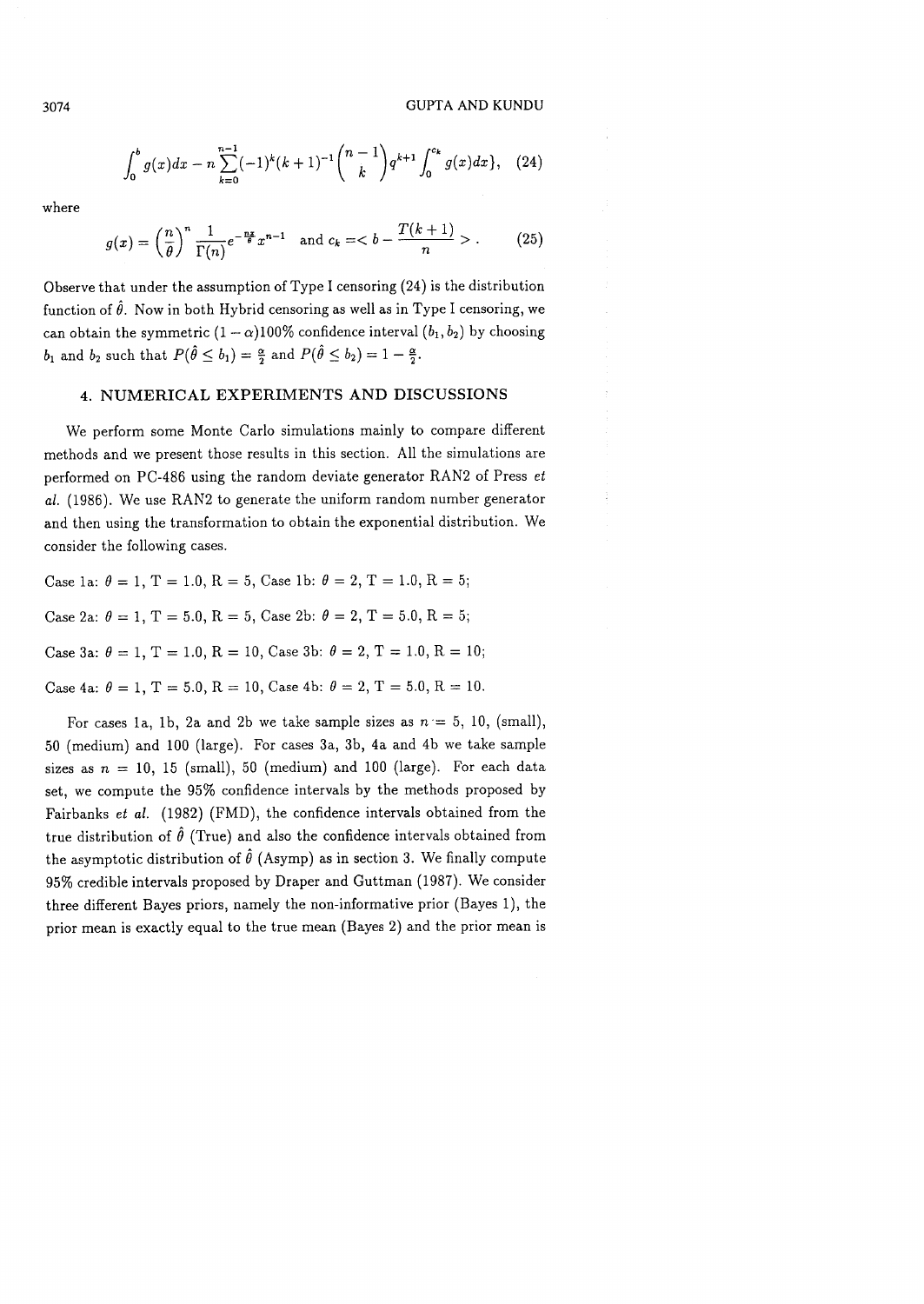more than the true mean. We have taken the prior mean to be three in our simulations (Bayes 3). For Bayes 2 and Bayes 3, we take the shape parameter of the prior to be two, i.e.  $r = 2$ . For the asymptotic confidence interval if the lower limit is negative, we replace it by zero. For each procedure we repeat the experiment one thousand times. We compute the average length and the coverage probability over one thousand replications. The results are reported in Tables 1 to 4. In each box the first quantity represents the average length and the second quantity represents the coverage probability.

From the tables some of the points are quite clear. It is observed that for fixed T and R as  $\theta$  increases the length of the intervals also increases. For fixed  $\theta$  and  $T$  as  $R$  increases the length of the intervals decreases and for fixed  $\theta$  and *R* as T increases the length of the intervals decreases for all the methods. As n increases, for fixed  $R$  and  $T$  the length of the intervals decreases but it seems the intervals are not decreasing to zero as sample size increases. Therefore, we can't say that the MLE's are consistent as  $n$  tends to infinity for fixed  $R$  and  $T$ . All the methods more or less maintain the coverage probability at the nominal level (95% in our case) but there is a difference about their performances with respect to the average length of the confidence intervals or the credible intervals. It is observed that Bayes 2 has the minimum length, which is not very surprising. Because, in that case we have a good prior knowledge of the unknown parameter  $\theta$ . Clearly, Bayes 2 has an unfair advantage over the other and it is quite difficult to use in practice because one usually may not have the information required for its use. One situation where Bayes 2 can be used as follows. Suppose two experiments are conducted under the almost identical conditions. One has the information of the first experiment and then that can be used to infer about the prior for the second.

The length of the confidence intervals obtained from the exact distribution of  $\hat{\theta}$  are similar than the rest except Bayes 2. It is observed that the asymptotic approximation does not work well in this case, it may be due to the fact that although n is large but R is quite small, namely *5* and 10 in our simulations. From the tables it is clear that the Bayes estimation with non-informative prior does not work well although the credible intervals where the prior mean is higher than the true mean, work reasonably well. Most of the times it is even better than FMD. Comparing all of these, we recommend to use the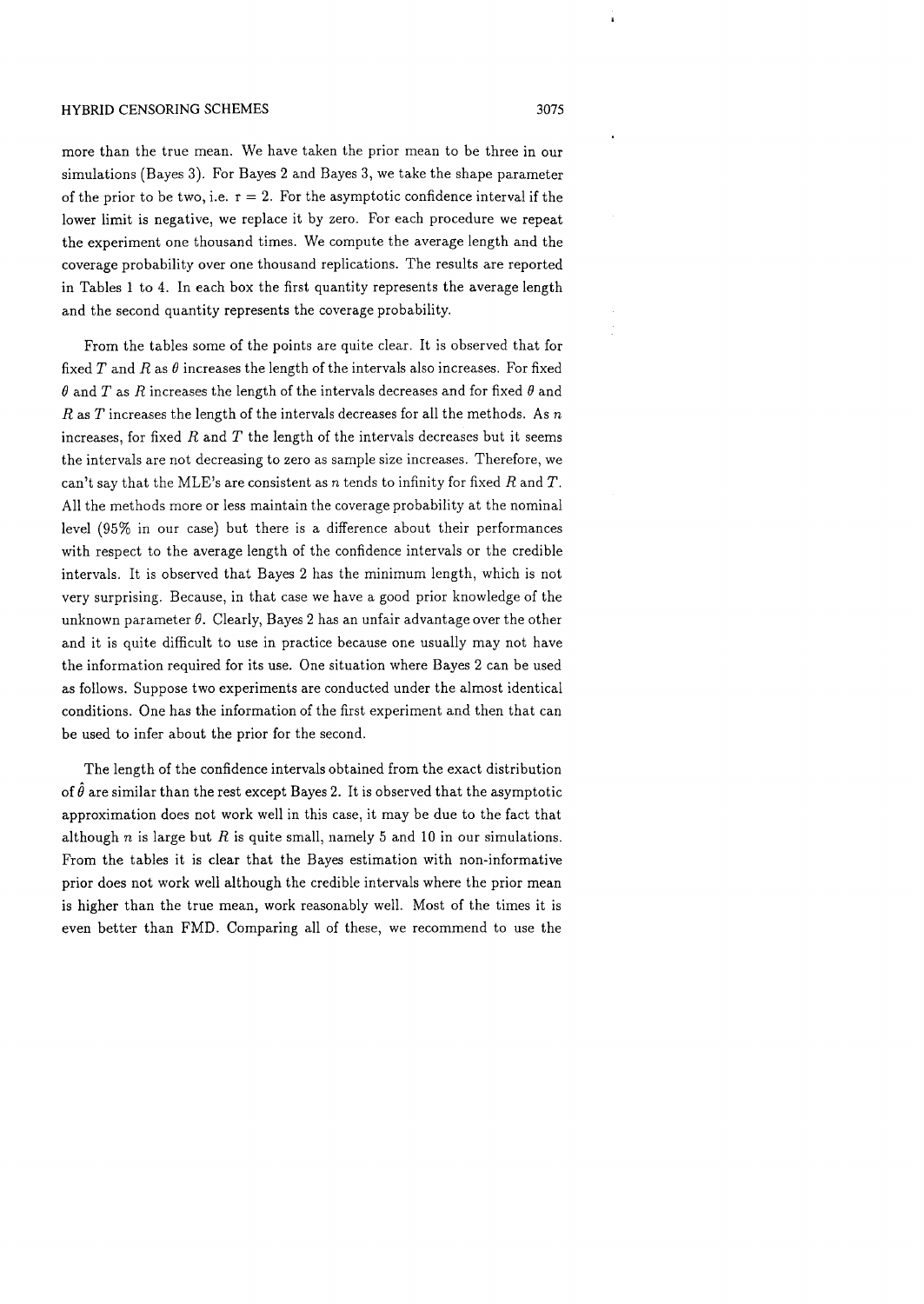$\bar{t}$ 

## Table la

| $\theta = 1, T = 1.0, R = 5$ |
|------------------------------|
|------------------------------|

| n    | FMD.      | True      | Baves 1    | Baves 2    | Bayes $3$   Asymp                   |         |
|------|-----------|-----------|------------|------------|-------------------------------------|---------|
| $5*$ | 16.5696   | 4.2396    | 28.73, .71 | 2.49, .95, | $\vert 3.63, .95, \vert$            | 8.32.92 |
|      | 3.84. .95 | 2.36, .97 | 5.82, 83   |            | 1.82, .95,   2.41, .96,   8.21, .97 |         |
| 50   | 2.55. .95 | 1.72, .95 | 4.15, .83  |            | 1.68, .95,   2.23, .95,   4.08, .98 |         |
| 100  | 2.55, 95  | 1.7295    | 4.15, .85  |            | 1.68, .95, 2.23, .95, 3.94, .97     |         |

\* MLE did not exist 7 times.

## Table lb

$$
\theta = 2, T = 1.0, R = 5
$$

| $\mathbf{n} \rightarrow$                                    | <b>FMD</b>                                                                                                                                | True                      | Bayes 1                                                                                   | $ $ Bayes 2 | $ $ Bayes 3 | Asymp |  |  |
|-------------------------------------------------------------|-------------------------------------------------------------------------------------------------------------------------------------------|---------------------------|-------------------------------------------------------------------------------------------|-------------|-------------|-------|--|--|
| $\overline{5^*}$                                            |                                                                                                                                           |                           | $51.21, .96$   $14.32, .94$   $86.26, .96$   $4.81, .96$ ,   $5.60, .98$ ,   $18.02, .73$ |             |             |       |  |  |
| $\sqrt{10^{\circ}}$                                         |                                                                                                                                           |                           | 28.70, .95   8.72, .94   38.13, .87   4.68, .95,   5.15, .96,   13.90, .92                |             |             |       |  |  |
| - 50                                                        |                                                                                                                                           | $5.21, .95$   $3.40, .95$ | $6.76, .93$   $3.36, .95$ ,   $3.58, .96$ ,   11.17, .97                                  |             |             |       |  |  |
|                                                             | $\boxed{100}$ $\boxed{5.21, .95}$ $\boxed{3.40, .95}$ $\boxed{6.76, .93}$ $\boxed{3.36, .95}$ , $\boxed{3.58, .96}$ , $\boxed{7.71, .96}$ |                           |                                                                                           |             |             |       |  |  |
|                                                             |                                                                                                                                           |                           |                                                                                           |             |             |       |  |  |
| * MLE did not exist 89 times. ® MLE did not exist 14 times. |                                                                                                                                           |                           |                                                                                           |             |             |       |  |  |

## Table 2a

 $\theta = 1, T = 5.0, R = 5$ 

|    | FMD. | True                    | Bayes 1   Bayes 2 | Bayes 3   Asymp                                                                     |  |
|----|------|-------------------------|-------------------|-------------------------------------------------------------------------------------|--|
|    |      | $2.68, .95$   1.87, .97 |                   | 4.25, .84   1.70, .95,   2.26, .95,   7.59, .97                                     |  |
|    |      |                         |                   | $12.60, .94$   1.74, .97   4.15, .83   1.68, .95,   2.26, .96,   7.39, .98          |  |
| 50 |      |                         |                   | $2.60, .95$   $1.70, .95$   $4.15, .83$   $1.68, .95,$   $2.23, .95,$   $4.08, .98$ |  |
|    |      |                         |                   | 100   2.60, 95   1.70, 95   4.15, 85   1.68, 95,   2.23, 95,   2.95, 97             |  |

## Table 2b

 $\theta = 2, T = 5.0, R = 5$ 

| n. | FMD      | True | Baves 1   Baves 2   Baves 3   Asymp                                                            |                                       |  |
|----|----------|------|------------------------------------------------------------------------------------------------|---------------------------------------|--|
|    | 17.86.95 |      | 4.67, .95   9.92, .90   3.78, .95,                                                             | $\vert$ 4.10, .96, $\vert$ 11.47, .97 |  |
|    |          |      | $\vert 5.19, .94 \vert 3.48, .95 \vert 6.78, .93 \vert 3.35, .95, 3.64, .97, 10.91, .96 \vert$ |                                       |  |
|    |          |      | $50$   $5.21, .95$   $3.40, .95$   $6.76, .95$   $3.35, .95$ ,   $3.64, .97$ ,   $7.01, .97$   |                                       |  |
|    |          |      | $100$   5.21, .95   3.40, .95   6.76, .95   3.35, .95,   3.64, .97,   6.39, .97                |                                       |  |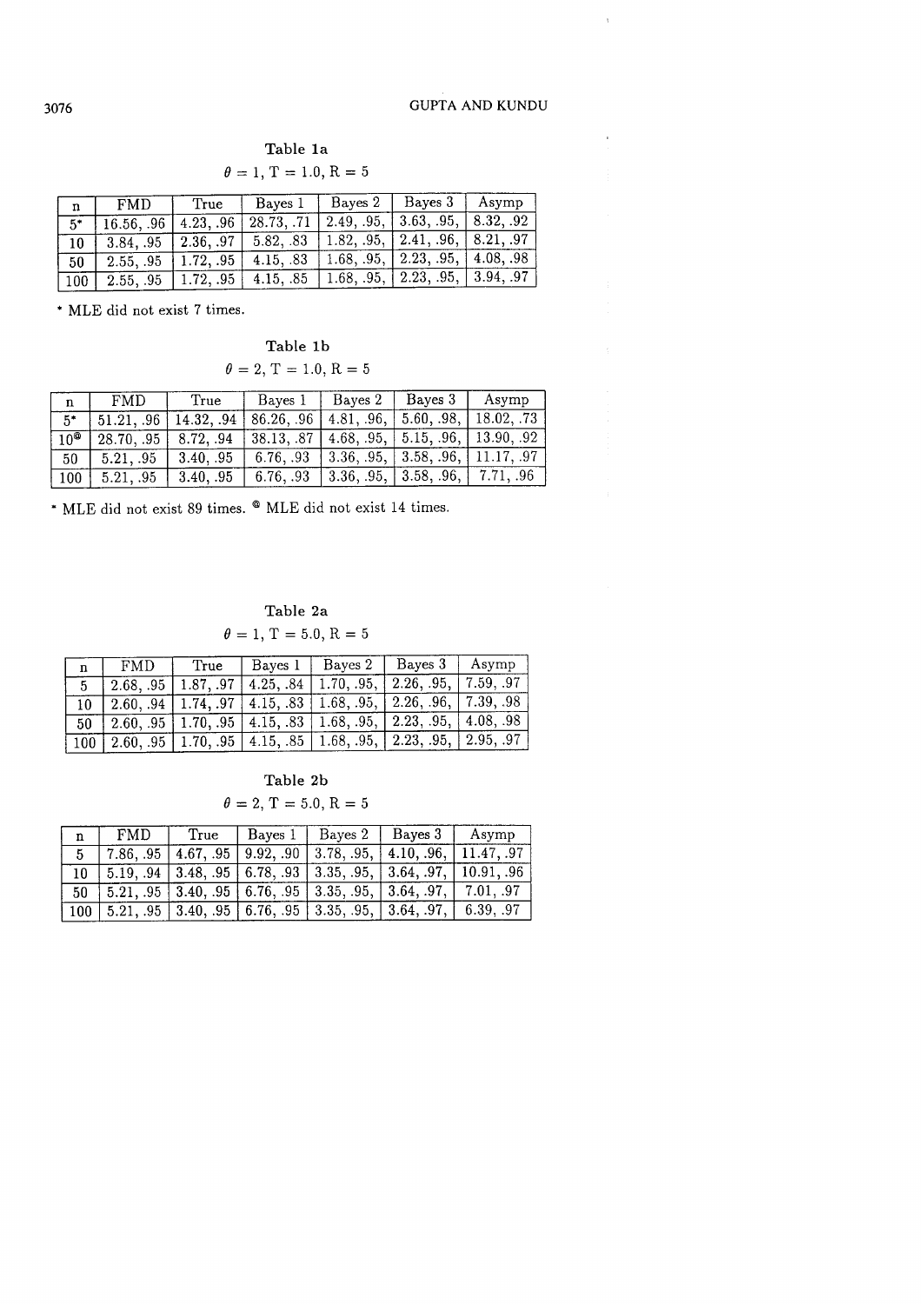| Table 3a                      |
|-------------------------------|
| $\theta = 1, T = 1.0, R = 10$ |

| n   | FMD       | True      | Bayes $1 \mid$ Bayes 2                                                    | $ $ Bayes 3                                                                              | Asymp    |
|-----|-----------|-----------|---------------------------------------------------------------------------|------------------------------------------------------------------------------------------|----------|
|     | 3.7496    | 2.21, .96 | $\vert 5.18, .80 \vert 1.77, .95, \vert 2.23, .96, \vert$                 |                                                                                          | 8.0497   |
|     | 1.92. .95 |           | $1.54, .95 \mid 2.49, .85 \mid 1.40, .95, \mid 1.67, .94,$                |                                                                                          | 8.01, 97 |
| -50 |           |           | $1.49, .94 \mid 1.22, .95 \mid 1.93, .90 \mid 1.21, .95, \mid 1.43, .97,$ |                                                                                          | 4.2998   |
|     |           |           |                                                                           | $1.49, .95 \mid 1.22, .95 \mid 1.93, .95 \mid 1.21, .95, \mid 1.43, .97, \mid 2.81, .97$ |          |

Table 3b

## $\theta = 2, T = 1.0, R = 10$

| $\mathbf n$ | <b>FMD</b>                                                                                                                     | True | Bayes $1 \mid$                                                                           | Baves 2   Baves 3 | Asymp  |
|-------------|--------------------------------------------------------------------------------------------------------------------------------|------|------------------------------------------------------------------------------------------|-------------------|--------|
|             |                                                                                                                                |      | $28.80, .96$   $8.51, .94$   $38.07, .82$   $4.70, .94$ ,   $5.16, .96$ ,   $10.23, .96$ |                   |        |
|             | $\boxed{10.39, .97}$ $\boxed{5.93, .95}$ $\boxed{12.59, .89}$ $\boxed{3.88, .95}$ , $\boxed{4.15, .97}$ , $\boxed{10.20, .97}$ |      |                                                                                          |                   |        |
| 50          |                                                                                                                                |      | $2.98, .95$   $2.45, .95$   $3.42, .95$   $2.41, .94$ ,   $2.41, .95$ ,                  |                   | 7.6096 |
| 100         |                                                                                                                                |      | 2.98, .95   2.45, .95   3.42, .95   2.41, .95,   2.23, .95,   5.30, .97                  |                   |        |

\* MLE did not exist 14 times.

Table 4a  $\theta = 1, T = 5.0, R = 10$ 

| $n \pm$ | FMD. | True l | Bayes $1$   Bayes $2$ | Bayes 3   Asymp                                                                       |  |
|---------|------|--------|-----------------------|---------------------------------------------------------------------------------------|--|
| $10 -$  |      |        |                       | $1.52, .94$   $1.27, .95$   $1.98, .89$   $1.22, .94$ ,   $1.45, .95$ ,   $7.11, .97$ |  |
|         |      |        |                       | $15$   1.50, .95   1.26, .95   1.95, .89   1.22, .94,   1.44, .95,   6.82, .97        |  |
|         |      |        |                       | $50$   1.49, .94   1.24, .95   1.93, .90   1.21, .95,   1.43, .97,   3.99, .97        |  |
|         |      |        |                       | $100$   1.49, .95   1.24, .95   1.93, .90   1.21, .95,   1.43, .97,   2.89, .97       |  |

## Table 4b

 $\theta = 2, T = 5.0, R = 10$ 

| $n \mid$ | FMD. |  | True   Bayes 1   Bayes 2   Bayes 3   Asymp                                                |  |
|----------|------|--|-------------------------------------------------------------------------------------------|--|
|          |      |  | $\overline{10}$   3.47, .94   2.88, .95   3.94, .90   2.65, .94,   2.77, .95,   8.31, .97 |  |
|          |      |  |                                                                                           |  |
|          |      |  | $50$   2.98, 94   2.45, 95   3.42, 95   2.41, 95,   2.52, 95,   6.19, 96                  |  |
|          |      |  | 100   2.98, .95   2.45, .95   3.42, .95   2.41, .95,   2.52, .95,   4.63, .97             |  |

 $\frac{1}{4}$ 

 $\hat{\pmb{\epsilon}}$ 

 $\mathcal{L}^{\pm}$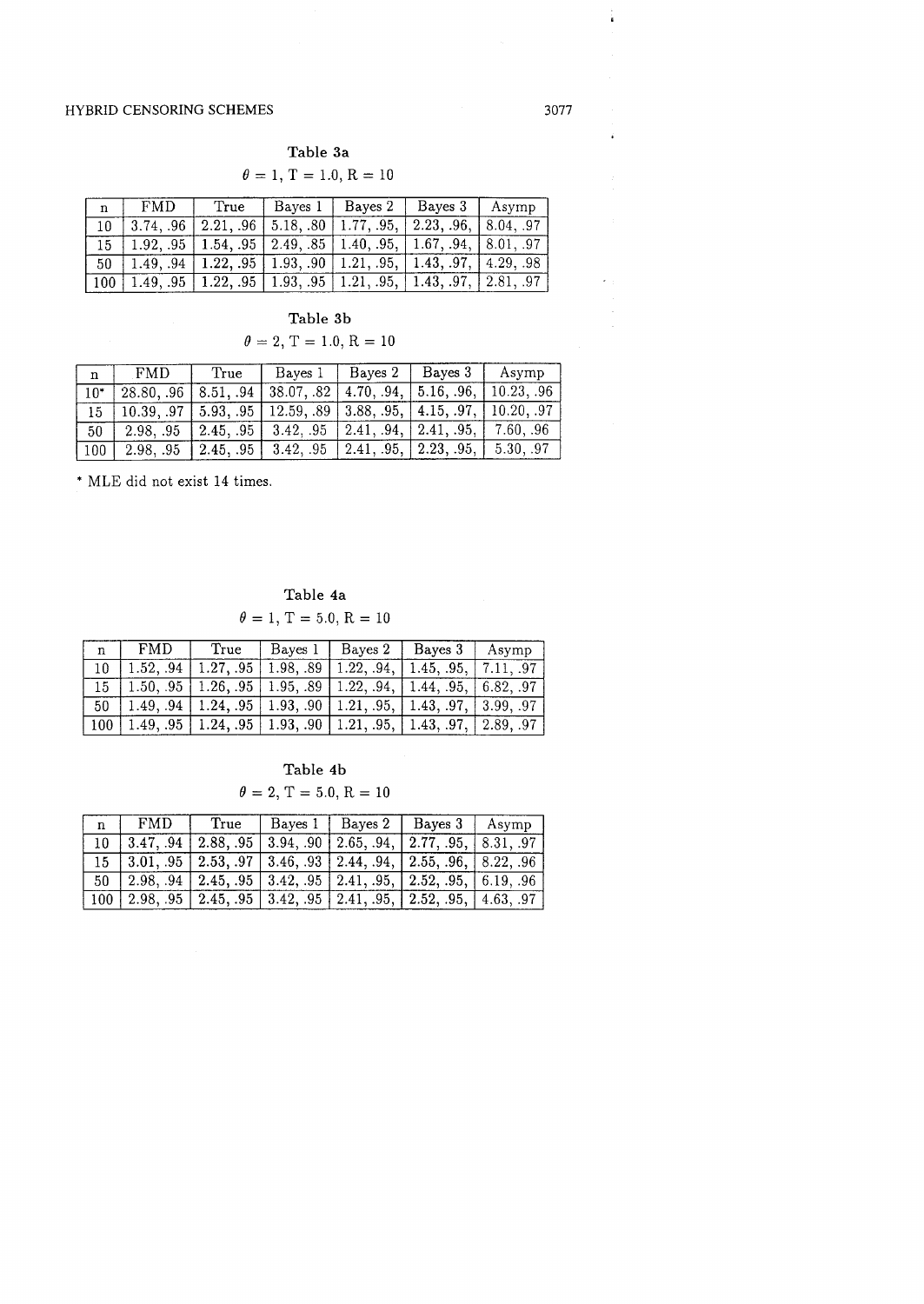exact distribution to form the confidence intervals although computationally it is more expensive than the rest. If we have a good prior knowledge about  $\theta$ , it is advisable to use the Bayes procedure.

## **5. DATA ANALYSIS**

In this section we consider one data set and apply different methods discussed in the previous section. We use the following data set.

**Data** Set: (Bain; 1978) Suppose 20 items from an exponential population are put on life-test and observed for 150 hours. During that period 13 items fail with the following lifetime, measured in hours: **3,** 19, 23, 26, 37, 38, 41, 45, 58,84,90, 109 and 138.

First let's consider this problem as a Hybrid censoring problem with  $n =$ 20 and  $R = 13$ . We obtain  $S = 1677$  and  $\hat{\theta} = 129.00$ . We report the confidence intervals obtained by different methods in Table A.

Since it is observed that the asymptotic approximation does not work well in this case, we have not used the asymptotic method to construct the confidence interval. We consider two different priors for the Bayes credible intervals. One is the non-informative prior (Bayes 1) and the other case we have taken the prior mean to be 100 (Bayes 2).

Now suppose we have the following setup of the same experiment,  $n = 20$ ,  $R = 10$  and  $T = 150$ . Then we have the following data;, 3, 19, 23, 26, 37, 38, 41, 45, 58 and 84. In this case, we have  $S = 1214$  and  $\hat{\theta} = 121.4$ . We also construct the different intervals exactly as before. We obtain the following Table B.

From Tables **A** and B, it is interesting to observe that all the above methods behave quite similarly. Bayes 2 gives the minimum credible length and the length of the confidence interval obtained by using the exact distribution of  $\hat{\theta}$ follows next. In the actual data analysis it is observed that the FMD confidence intervals have the maximum lengths. The length of the confidence intervals in Table B are larger than the corresponding lengths in Table A. It is not very surprising because we have more information in the second case than the first one.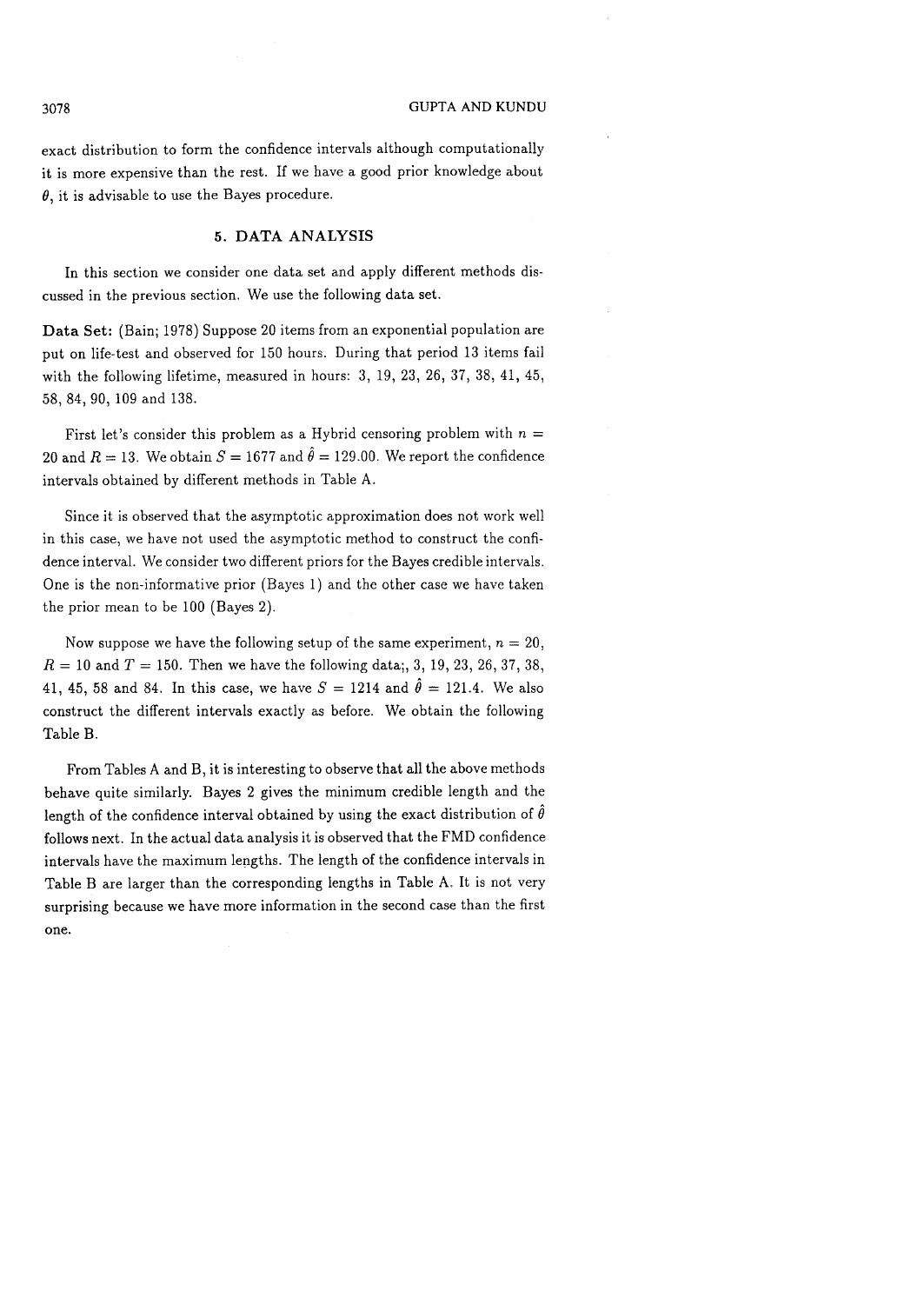Methods Lower Limit | Upper Limit | Length FMD 75.437 242.273 166.836 Bayes 1 Bayes 2 **True** 162.269 136.013 161.722 80.003 75.650 68.011 242.272 211.663 229.733

Table A

| Methods    | Lower Limit | Upper Limit | Length  |
|------------|-------------|-------------|---------|
| <b>FMD</b> | 66.013      | 253.160     | 187.147 |
| Bayes 1    | 71.057      | 253.160     | 182.103 |
| Bayes 2    | 66.761      | 211.915     | 145.154 |
| True       | 57.193      | 208.363     | 151.170 |

## **6.** CONCLUSIONS

In this paper we consider the Hybrid censoring schemes in presence of exponential failure distributions. We observe that Type I and Type I1 censoring schemes are the particular cases of the Hybrid censoring scheme. We propose two-sided confidence intervals of  $\theta$ , using the approach of Chen and Bhattacharya (1988). We compare different confidence intervals through computer simulations and also apply the different methods on a particular data set. It is observed that Bayes estimator works quite well when the prior mean of  $\theta$ is close to  $\hat{\theta}$ , which may not be in the practical situation. Unfortunately, the asymptotic approximation does not work well in this case. The confidence interval obtained using the exact distribution of  $\hat{\theta}$  works well although it turns out to be more expensive computationally. It is quite clear that since the exact distributional results are very complicated, one may not use it unless one had extensive tables, a good approximation or a computer algorithm. It seems more work is needed in that direction.

Bain and Engelhardt (1991) discuss the inferences about the mean of the exponential distribution in case of the Type I censored data. Two approaches are discussed, (a) inferences based solely on  $D^*$  and (b) inferences based on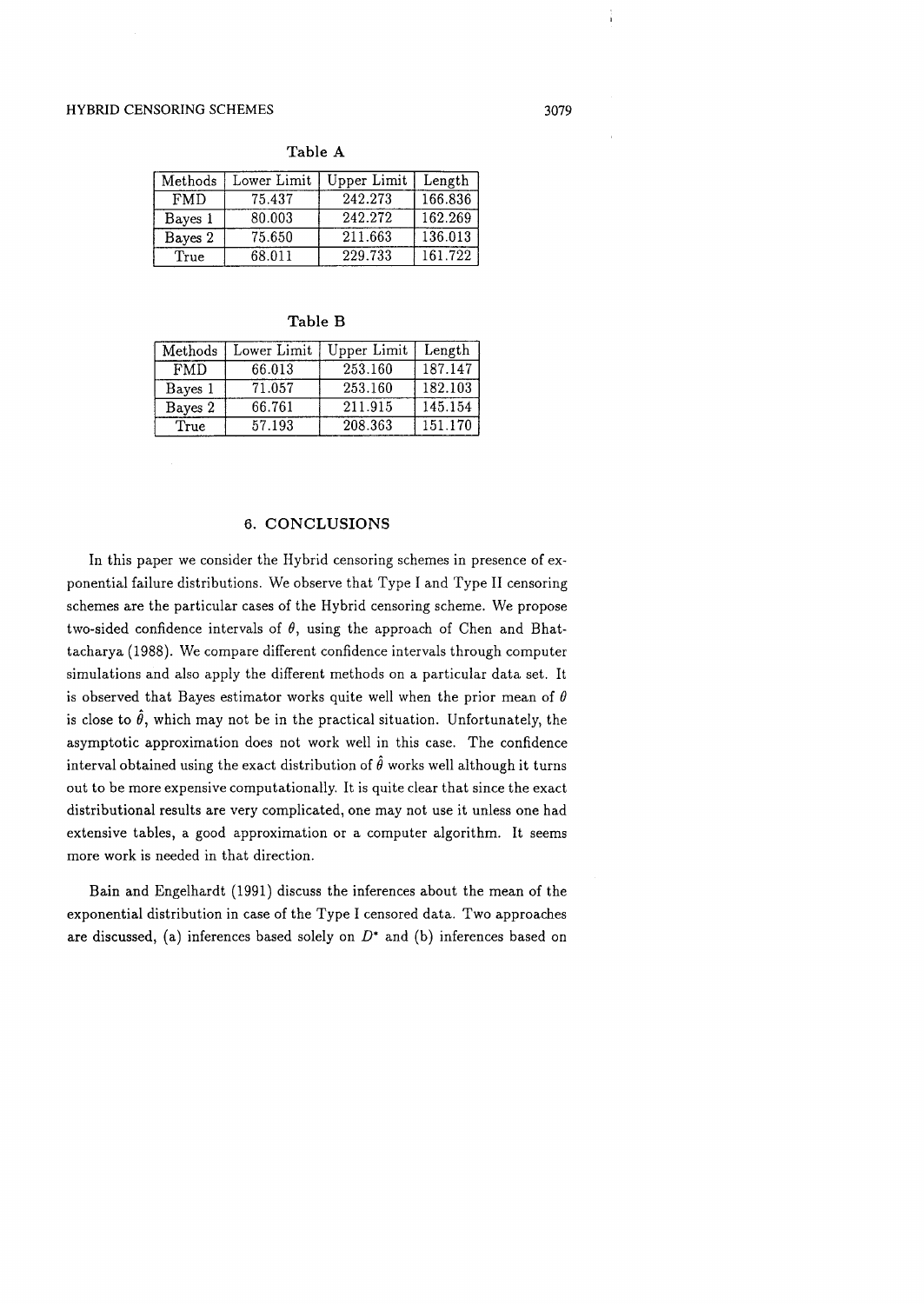the asymptotic distribution of the MLE. Defining  $p = F(t) =$  the distribution of S, obviously  $D^*$  is binomial with parameters n and p. Because, p, is a simple monotonic function of the mean of the exponential distribution, it is possible to convert inferences about  $p$  to inferences about the mean. Inferences based on the MLE can be made (with approximate confidence levels) using the asymptotic normal distribution derived by Bartholomew (1963). It is also noted that method (a) is highly efficient for small  $p$  and method (b) gives a good approximation when  $p$  is large. Thus it is recommended to use (a) for small p and (b) for large p. This may not be esthetically pleasing, but it is quite effective. Strictly speaking, the most sensible formulation of this approach is when the initial inferences is a test of hypothesis about the exponential mean (or equivalently about p), possibly with subsequent inversion to obtain a confidence interval. One wonders, if there is some approach like this which would work for the Hybrid censoring situation. Unfortunately, because of the complicatednature of the asymptotic varianceit is quite difficult to implement. If some good approximations are available, it might be useful.

Another important point, which is typically ignored is the case when  $D^* =$ 0. Since the MLE does not exist even when the data is Type I censored, the problem becomes complicated under the Hybrid censoring scheme. Nice discussions are available in Bain and Engelhardt (1991) for this case under the Type I censoring scheme. In this situation  $(D^* = 0)$  for the Hybrid censoring scheme we can use the result of Fairbanks et *al.* (1982) to obtain the  $(1 - \alpha)100\%$  confidence interval. Their results work in this case because, 'with replacement' and 'without replacement' are equivalent when  $D^* = 0$ .

#### **APPENDIX**

The proof of the identity

$$
\frac{n!}{(R-1)!(n-R)!} \sum_{k=0}^{R-1} (-1)^k (k+n-R+1)^{-1} \binom{R-1}{k} = 1.
$$

Since

$$
(1-x)^{R-1}x^{n-R} = \sum_{k=0}^{R-1} (-1)^k \binom{R-1}{k} x^{k+n-R},
$$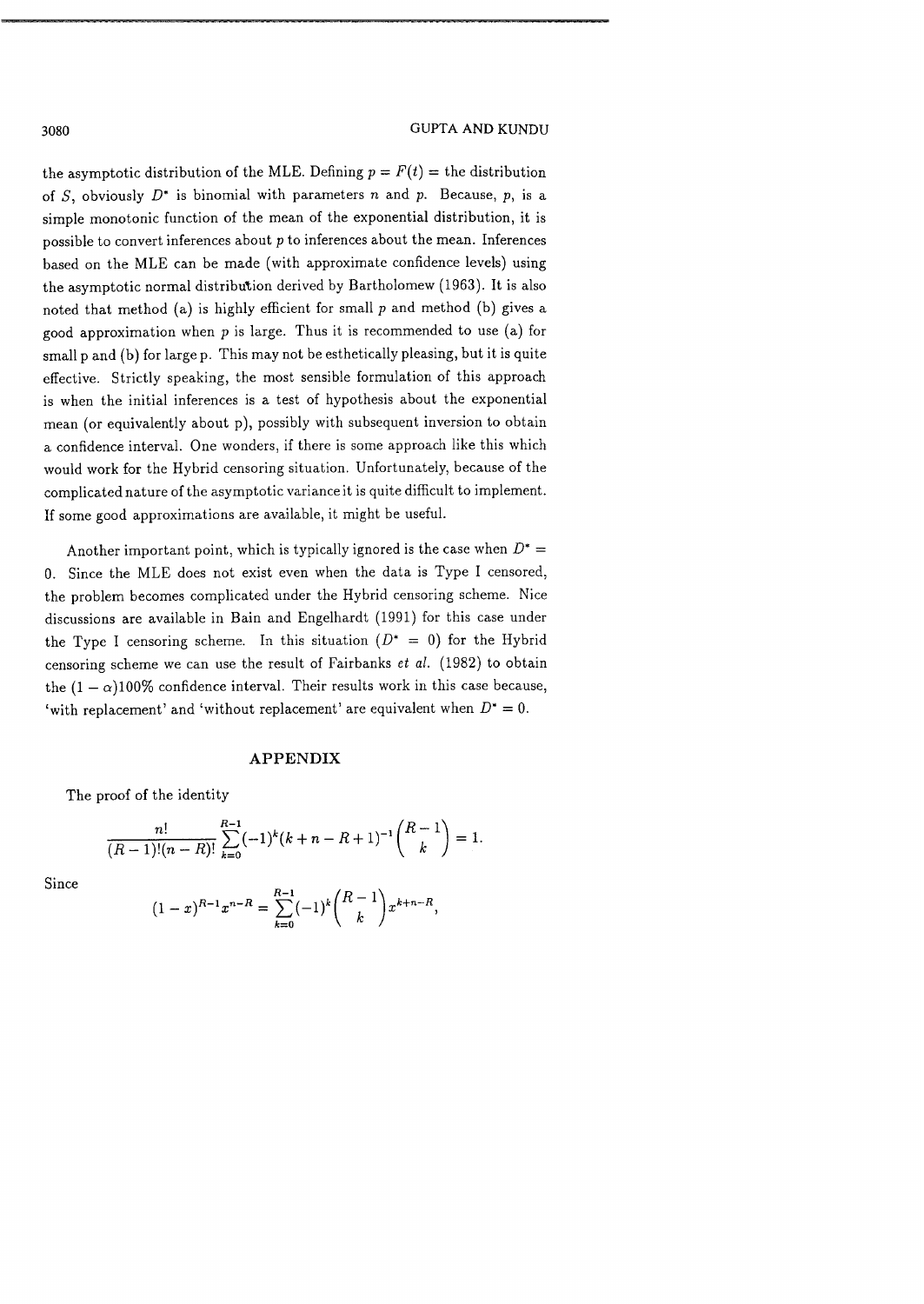therefore

$$
\int_0^1 (1-x)^{R-1} x^{n-R} dx = Beta(R, n - R + 1) = \sum_{k=0}^{R-1} (-1)^k {R-1 \choose k} \int_0^1 x^{k+n-R} dx,
$$

and the identity follows.

## **ACKNOWLEDGMENTS**

The authors thank the referee and one Associate Editor for suggestions which led to better presentation of the paper. The part of the work of the first author was supported by the Natural Sciences and Engineering Research Council of Canada, Grant No. OGP-0004850. The part of the work of the second author was supported by a grant (No. SR/OY/M-06/93) of the Department of Science and Technology, Government of India.

## **BIBLIOGRAPHY**

- Bain, L.J. (1978). Statistical Analysis of Reliability and Life-Testing Models, Marcel and Dekker Inc., New York.
- Bain, L.J. and Engelhardt, M. (1991). Statistical Analysis of Reliability and Life-Testing Models, Theory and Methods,  $2^{nd}$  edition, vol. 115, Marcel and Dekker, New York.
- Bain, L.J., Engelhardt, M. and Wright, F.T. (1977). "Inferential procedures for the truncated exponential distribution", Communications in Statistics, Theory and Methods, 6(2), 103-111.
- Bain, L.J. and Weeks, D.L.(1964). **"A** note on the truncated exponential distribution", Annals of Mathematical Statistics, 35, 1366-1367.
- Barlow, R.E. and Proschan, F. (1965). Statistical Theory of Reliability and Life-Testing, Holt, Rinehart and Winston, New York.
- Bartholmew, D.J. (1963). "The sampling distribution of an estimate arising in life-testing", Technometrics, **5,** 361-372.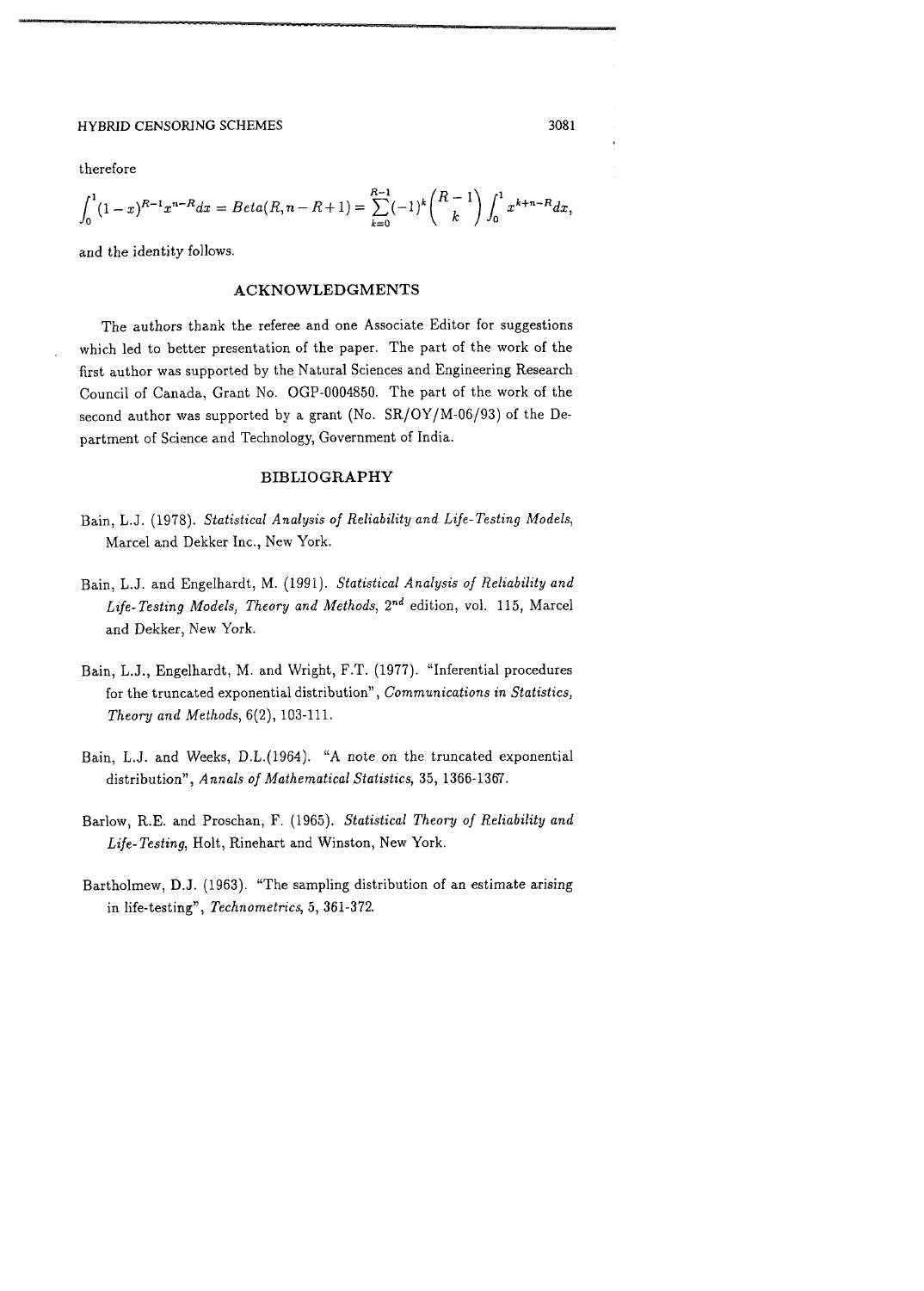#### 3082 **GUPTA AND KUNDU**

- Bartoszewicz, J. (1974). "Estimation of reliability in the exponential case (I), Zastosowania Matematyki Applicationes Mathematicae, XIV(2), 185-194.
- Chen, S.M. and Bhattacharya, G.K. (1988). "Exact confidence bounds for an exponential parameter Hybrid censoring", Communications in Statistics, Theory and Methods, 17(6), 1858-1870.
- Draper, N. and Guttman, T. (1987). "Bayesian analysis of Hybrid life-test with exponential failure times", Annals of Institute of Statistical Mathematics A, 39, 219-225.
- Epstein, B. (1954). "Truncated life-tests in the exponential case", Annals of Mathematical Statistics, 25, 555-564.
- Epstein, B. (1960). "Estimation from life-test data", Technometrics, 2, 447- 454.
- Fairbanks, K., Madsan, R. and Dykstra, R. (1982). "A confidence interval for an exponential parameter from hybrid life-test", Journal of American Statistical Association, 77(1), 137-140.
- Govindarajulu, Z. (1963). "Recurrence relations for the inverse moments of the positive binomial variable", Journal of American Statistical Association, 468-473.
- Harter, H.L. (1978). MTBF confidence bounds based on MIL-STD-781C fixed length test results", Journal of Quality Technology, 10, 164-169.
- Hoem, J.M. (1969). "The sample distribution of an estimator arising in connection with the truncated exponential distribution", Annals of Mathematical Statistics, 40 (2), 702-703.
- Lawless, J.F. (1982). Statistical Models and Methods for Lifetime Data, John Wiley, New York.
- Mendanhall, W. and Lehman, E.H. (1960). "An approximation to the negative moments of the positive binomial useful in life testing", Technometrics, 2, 227-242.